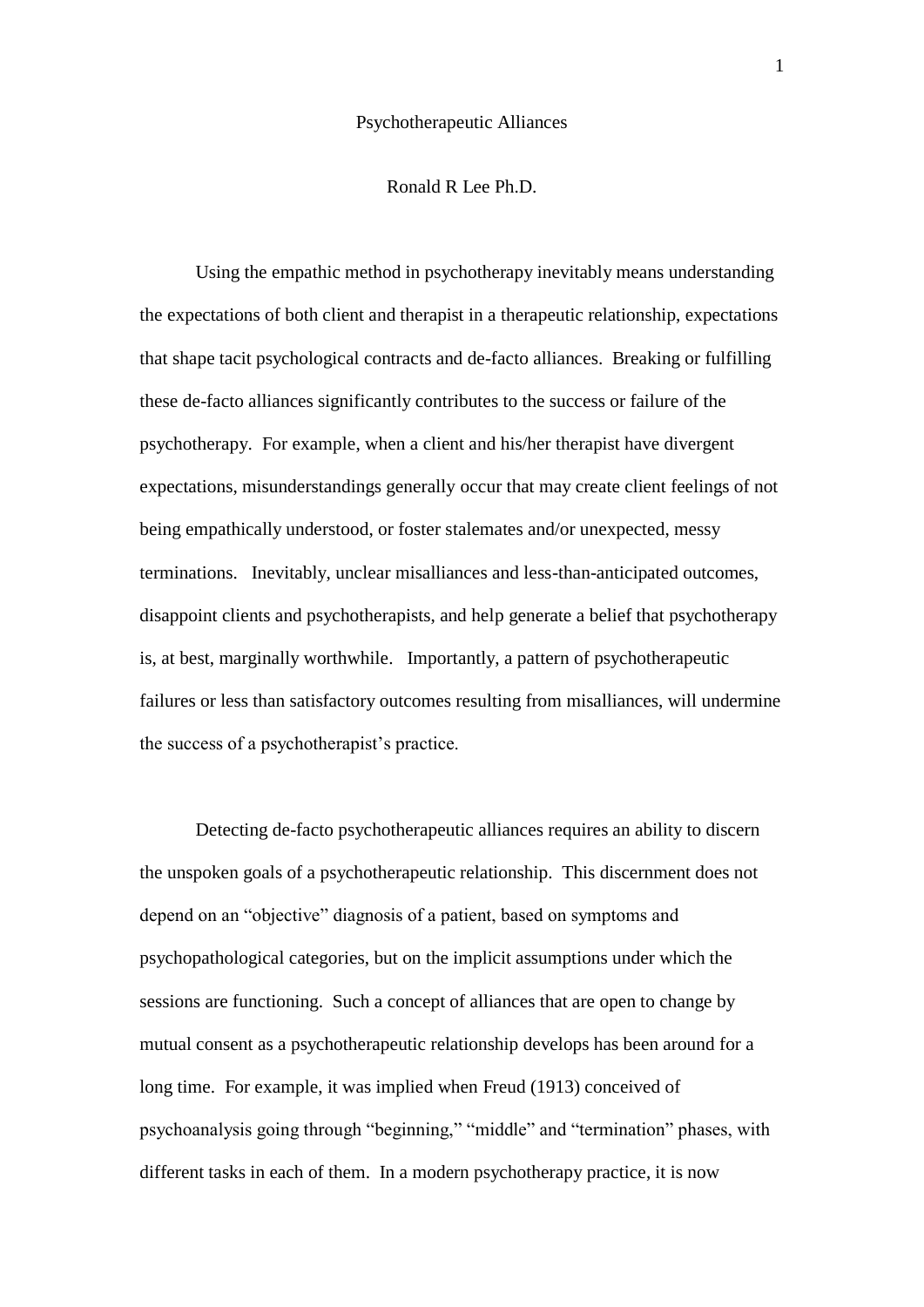possible to think of co-transferences evolving through several alliances before termination is reached, alliances that point to a much broader understanding of psychotherapy than the valuable concept of "therapeutic alliance" that Zetzel (1956) introduced into psychoanalysis.

During psychotherapy, the alliance generally resides in the background of the relationship. The need to monitor such alliances has been accentuated by ongoing theoretical changes in psychoanalysis, the emergence of intensive psychoanalytic psychotherapy, the growth of a strong counselling movement, and the gradual adoption of the generic term "psychotherapy" to cover all types of psychological healing. These accumulated changes have broken down the barriers of discrete psychotherapeutic modalities and created the need for an inclusive theory of treatment alliances to help understand the variety of requests for therapeutic help, especially in private practice. For example, clients seeking brief or weekly counselling with specific goals, may be significantly helped without needing repairs to their selforganization that require years of psychoanalysis or intensive psychoanalytic psychotherapy. On the other hand, such counselling experiences will be experienced as inadequate if these are expected to produce significant, permanent personality changes. This means that satisfactory results from a broad range of psychotherapy services largely depends on the client and psychotherapist mutually arriving at a clear agreement about the expectations of the alliance under which they are working. Sometimes such alliances are only understood well along into the therapeutic effort, and unfortunately, if ever.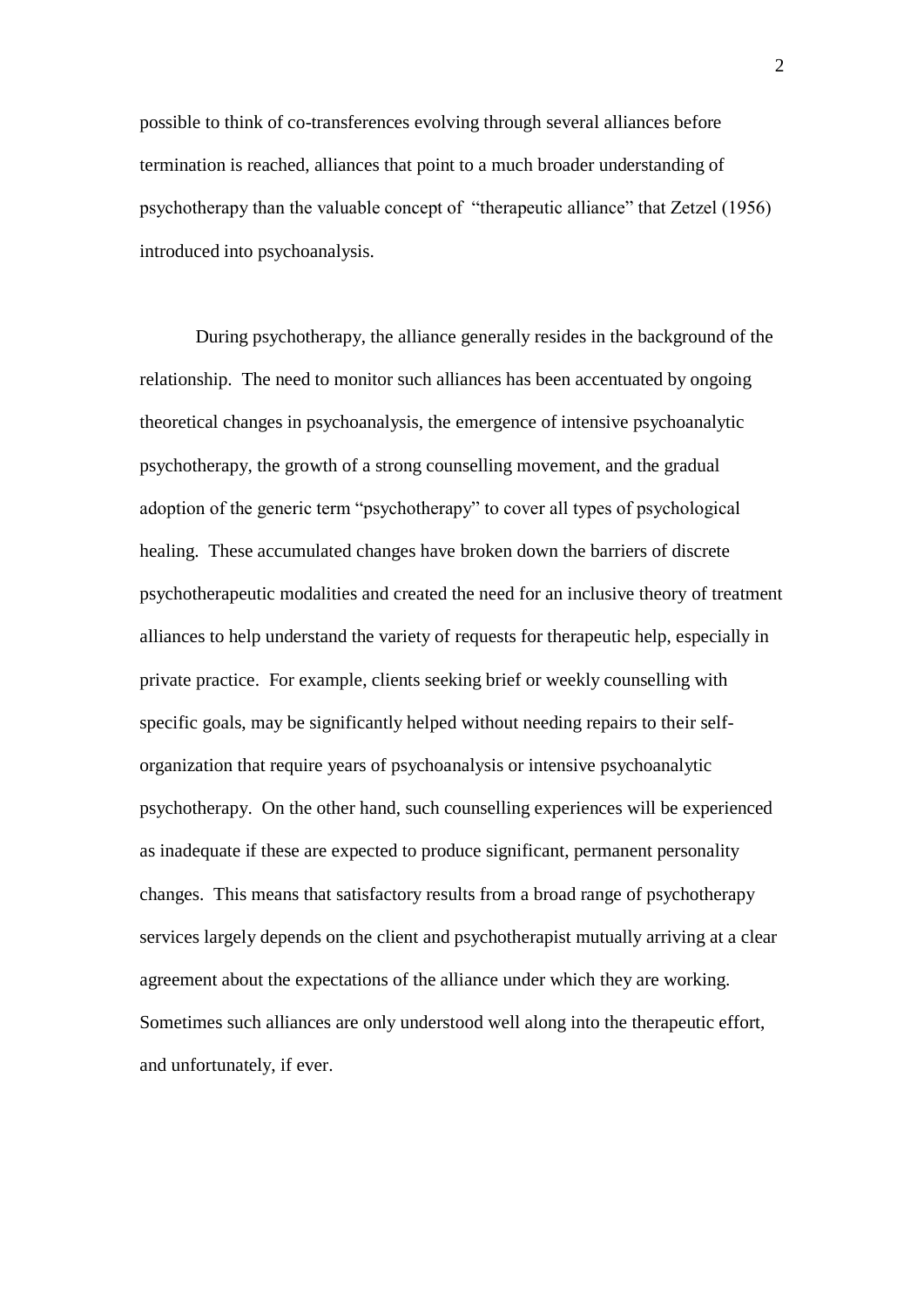What follows briefly describes psychotherapeutic alliances that may operate in the background of psychotherapy. These are the  $(1)$  magical,  $(2)$  working,  $(3)$ therapeutic, and (4) structuralizing alliances.

### 1. Magical alliance.

Not all clients in distress begin by seeking a magical change and the alliance that goes with it. But if they are seeking a magical alliance, clients usually do so in response to distress as a result of disjunctions with the "world." -- a person or an institution. What is meant by "person," is a relative, boss, neighbour, etc.; what is meant by "institution" is a government, religious, social or commercial organization. In seeking a magical alliance, a client assumes that the world needs to change, not the client. Extending this assumption, the client hopes that the psychotherapist will change the world "out there," by so doing relieve his/her distress, and so avoid the need for internal, personal change. This expectation grants omnipotent powers to the psychotherapist, who experiences the client"s idealization as a defense (Gedo, 1981; Kohut, 1971, p. 75) and not an idealizing transference. This idealization's defensive function is evident from the expectation that the idealized therapist will omnipotently change the world without changing the client. In comparison, under a sustained Kohutian idealizing transference, the client is motivated to do the changing.

Another seeking of a magical alliance is evident where a client presents with an expectation of an instantaneous or fairly immediate change. Generally the wish for a magical change may be expressed through the seeking of a magical act such as a sacrament, or a prayer, or a technique such as in Cognitive Behavioral Therapy, or a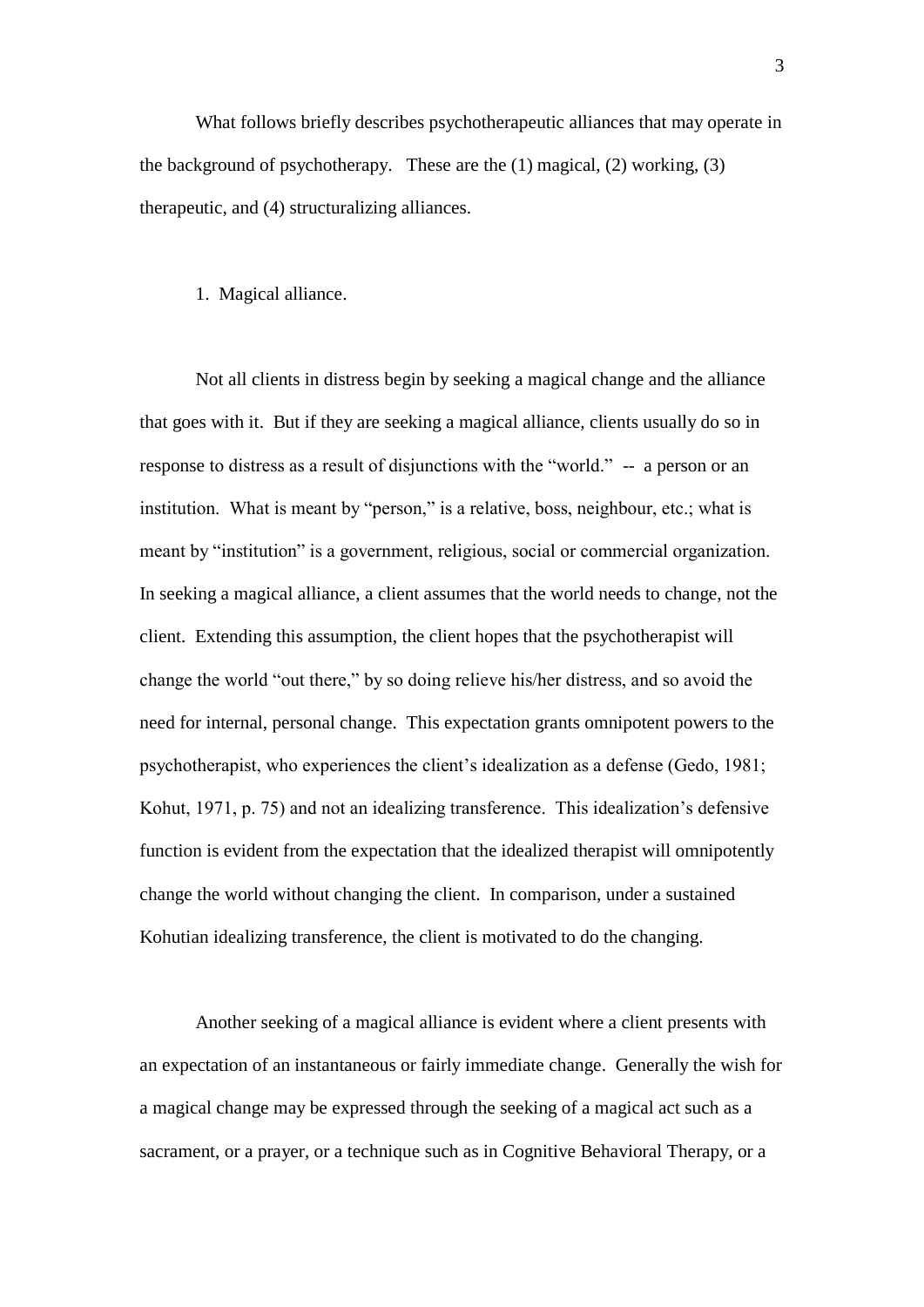pill such as an antidepressant, that magically produces change in the client without involving the client"s self-agency and engaging the client"s self-organization. The client seeking a magical alliance wants the disconcerting symptoms removed without changing the person who is expressing the symptoms.

For example, in the major studies from 1987 until 1997 that Elly Lilly Pharmaceutical Company used in its application to the U.S. Food and Drug Administration for approving the sale of Prozac, 8,731 moderately depressed patients completed the trials. Out of these, 40% improved who took antidepressants for six weeks, but 30% improved with just a sugar pill (placebo). This placebo effect is a measuring of the power of a magical procedure. So in seeking psychotherapy, it needs to be acknowledged that a client often has a magical expectation that can often be used for the good of the patient. At the same time it needs to be recognized that in utilizing magical expectations, a therapist runs the risk of intensifying despair if the magical act does not work, and using up the patient"s hope.

 In my functioning as a Minister of Counselling on the staff of a large (3000 member) church in the U.S., I often accepted the magical alliance requested by a parishioner/client. Over a period of three years a number of the parishioners who came for counseling, asked me to pray for them, which I did, and then they left with their defenses seemingly shored up, and I never saw them again. For some, this brief, magical form of helping can be cost-effective treatment. Another client, after making an appointment, asked me to pray for her, explaining that she was discouraged by the heavy demands being placed on her at the time. Feeling that this client was not ready for a therapeutic exploration that engaged her self-organization, after I prayed for her,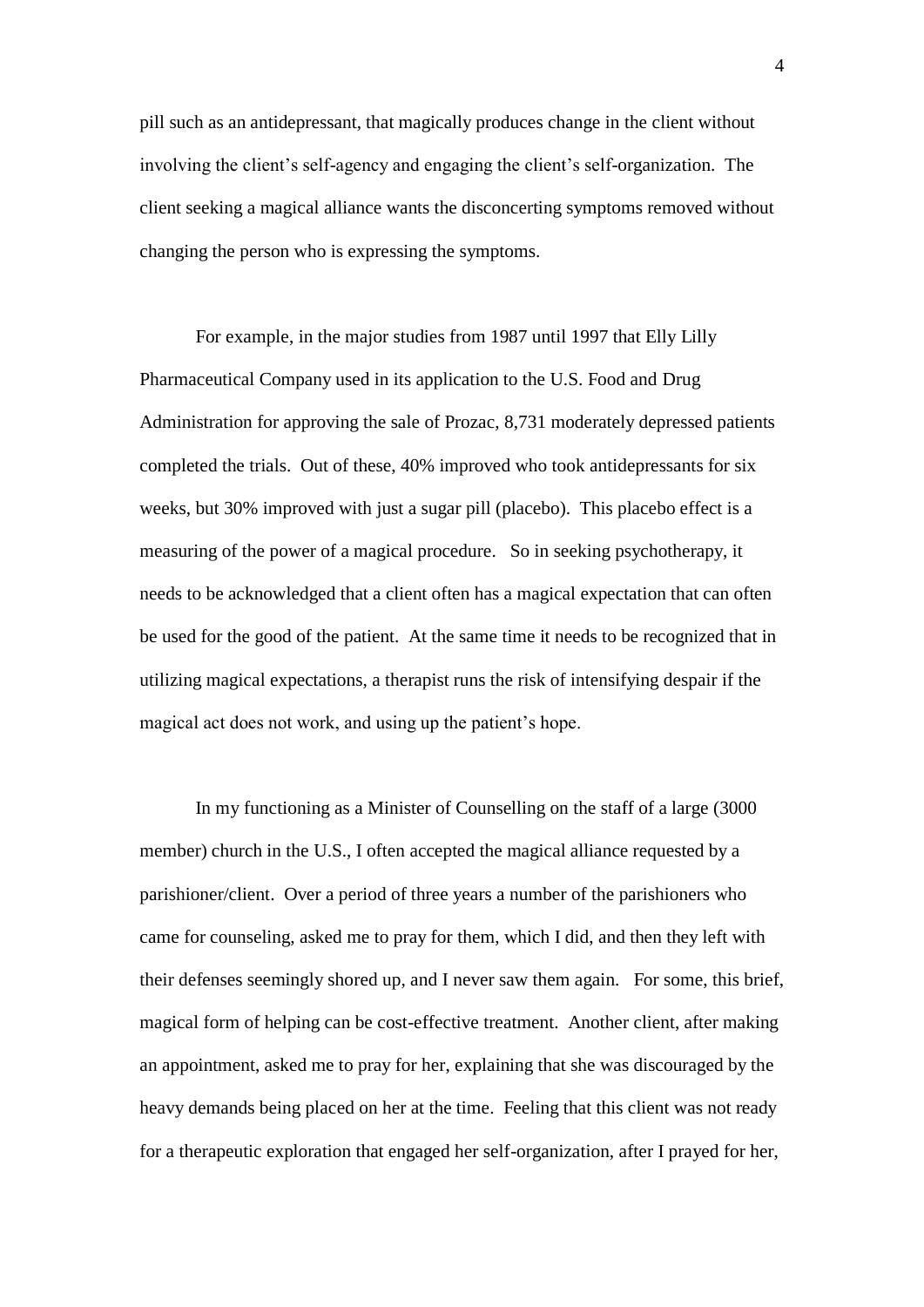she became calmer, thanked me, and left after twenty minutes. Over the next eighteen months she returned a number of times for prayer, but each time stayed longer and shared more of herself. On the last of these prayer request sessions, the client requested regular weekly sessions with a view to exploring more of herself. Recognizing there had been an encouraging, progressive shift from a magical to a working alliance, I agreed.

Magical alliances are generally manageable and worthwhile if brief, relatively infrequent, share some self-narrative and begin spontaneously moving towards a working relationship. The longer the sessions continue on a regular basis under a magical alliance without a movement towards a working alliance, however, the more likelihood there is of a client becoming despairing or being traumatized and the psychotherapy failing. Under such circumstances, the client"s defensive idealization of the psychotherapist and the assumption that the "world" ought to meet the client"s needs, should be explored. Responding to the ingrained magical expectations of a (structuralized) defensive idealization is different from the idealizing transference, which Kohut recommends not interpreting to a client. And even with heavily structuralized defensive idealizations, a clarification of the client"s tacit expectations often results in movement towards a working alliance, and, sometimes leads to a therapeutic alliance. Here is an example.

Ms. L, a young, part-time store worker, sought psychotherapy because of a depression (loss of appetite, nausea, an inability to sleep), obsessional "bad thoughts," and a wish to suicide. She was intensely focused on her body, which she perceived as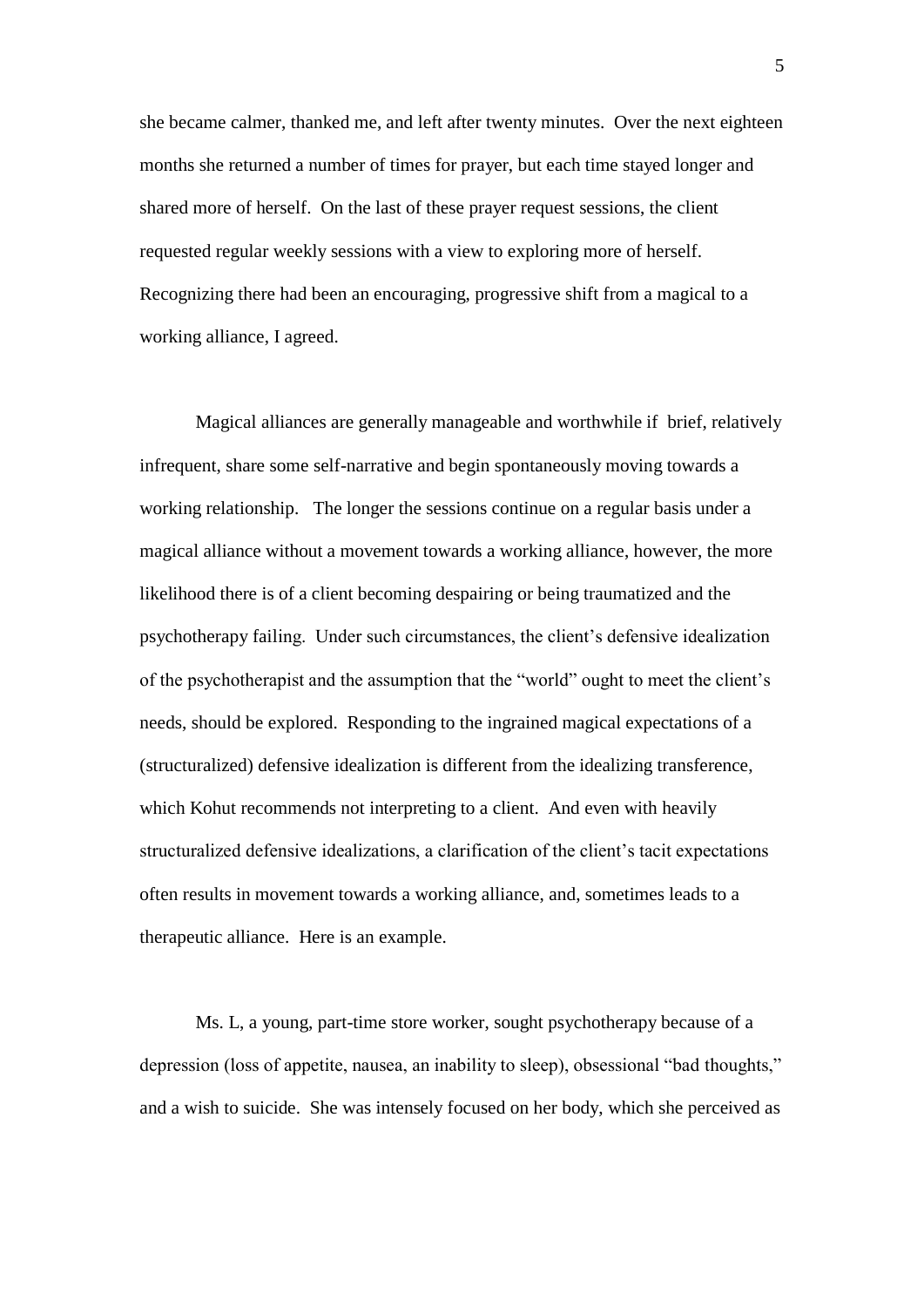"weird and grotesque" because she felt a "layer of dirt under her skin," and because her legs delusionally shrunk or swelled before her very eyes.

Ms. L's mother was usually emotionally unavailable to L, but when she was available, L experienced it as cruel or lustful. Distressingly, L"s mother was interested in men, L"s elder sister, and her stepfather. L was also shamed by her stepfather"s lecherous comments about her large breasts, or his allusions to her being a "fat cow." When a distressed L complained, her mother took the stepfather"s viewpoint and claimed that L was creating a storm in a teacup. These humiliating family interactions contributed to  $L$ 's anorexic disorder for which she had previously sought once-a-week psychotherapy, but which terminated after a few sessions. Some time later, she saw a new psychotherapist.

In the third session of the new psychotherapy, L excitedly reported that she had been feeling hungry and had started to eat again. Decreases in L"s eating symptoms, and the hope this generated, suggested the possibility of an idealizing transference to the psychotherapist, especially as she had also been able to sleep better. Then the sessions focused on L' sister, with whom she periodically had spiteful disagreements and fights since they were young girls, involved throwing food, pulling hair, and attempting to strangle each other

L and her sister's latest conflict concerned L's bedroom, located as a bungalow at the rear of the parent"s house. The sister wanted to exchange her house bedroom for L"s bungalow, so she and her new boyfriend could live there. L became angry when her mother sided with her sister over the bungalow – as she had on many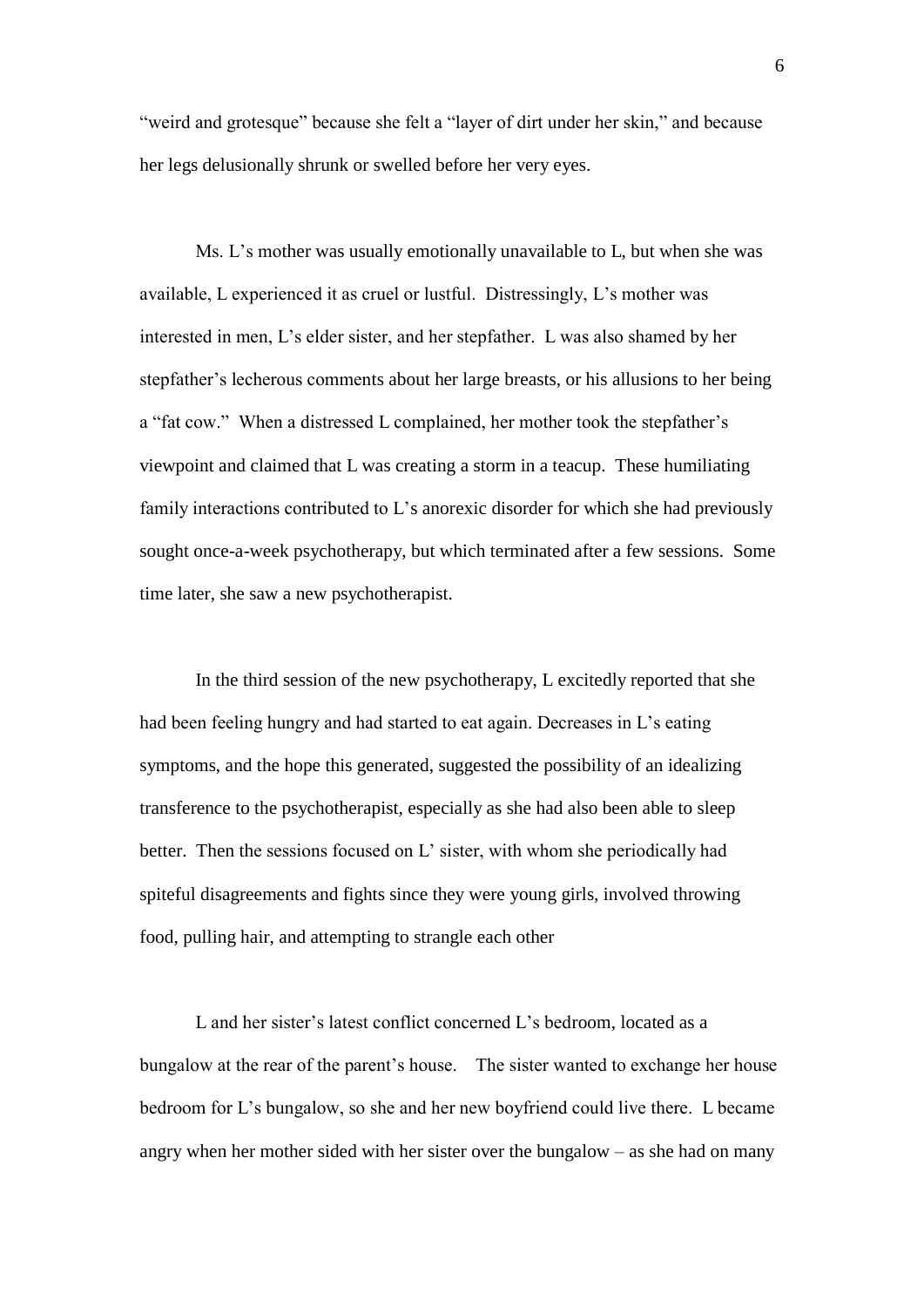other issues in the past. L also revealed that her sister, a drug addict, had borrowed over \$1,000 from her and never repayed it. And when L was a sick teenager, her dominating sister not only pressured L into taking antidepressants.

After a score of sessions, L arrived late one day and, with tight-lipped face, stared at the female therapist. There was silence. When the therapist eventually commented that L looked like she was about to burst, L countered with, "No, I don"t feel anything. I feel squashed, but I would rather not talk about it. I have nothing to say. Talking isn't getting anywhere." She then quickly added, "I need to come only fortnightly or monthly because I need to save money as a deposit on a flat." She then added, "Talking my arse off isn"t getting anywhere. I don"t have anything to talk about with you. I can sit at home and think about things myself."

At first the therapist thought there had been a disjunction in the previous session, but when she tried to explore this possibility, the client didn"t think so, and mentioned that she came into treatment hoping that her problems at home would be fixed, but she was still "waiting." Because nothing had changed at home, she was convinced that talking about it and thinking about it didn"t help. For L, psychotherapy had failed because it had not automatically (magically) changed her home situation and her bullying sister.

At this point the psychotherapist understood that the client"s therapeutic agenda was the key issue. The client wanted change, had expected that talking about her home problems would magically change her mother and sister, and did not understand that psychotherapy indirectly changes the external situation through an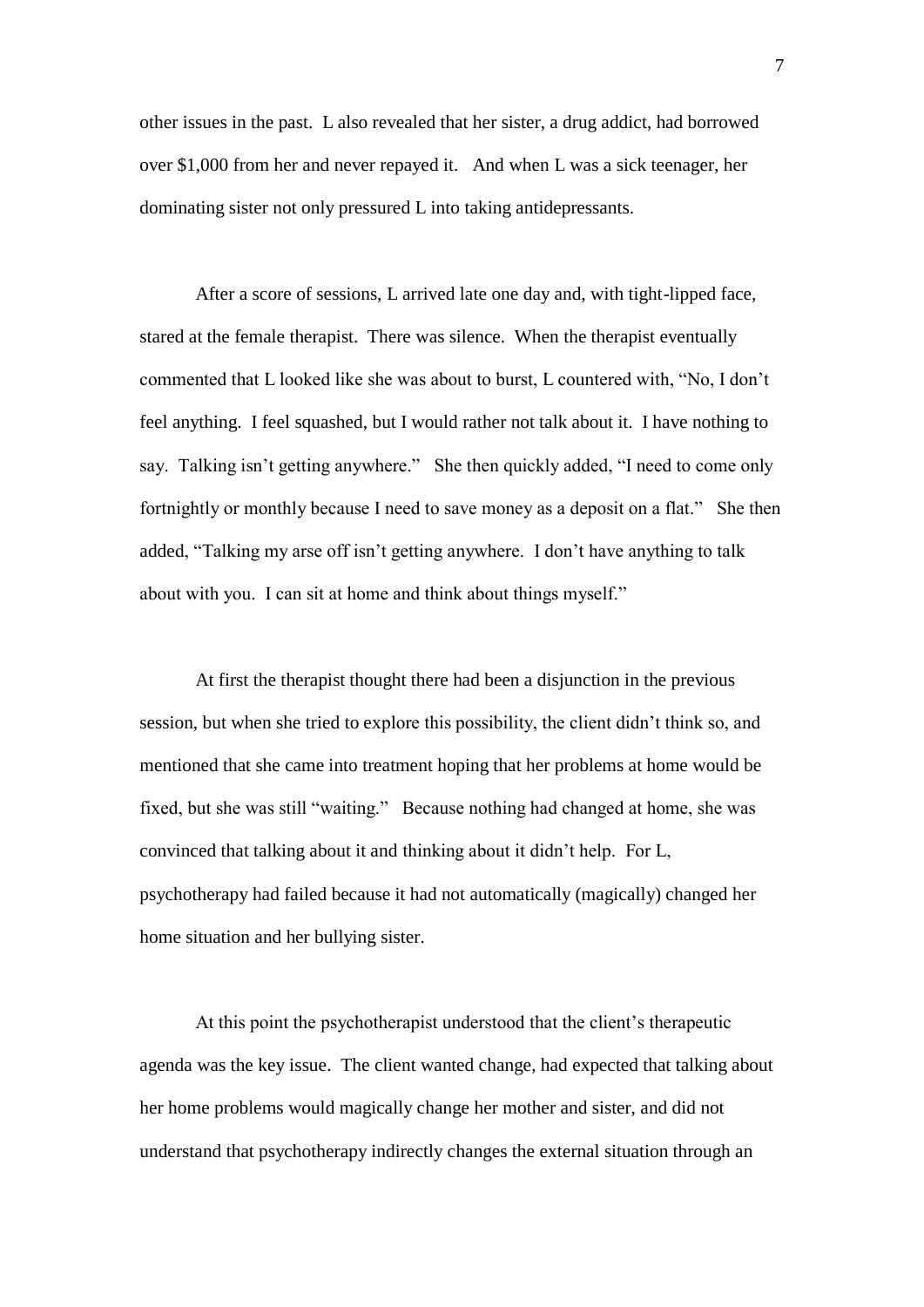internal change in the client herself. Agreeing that the home situation needed to change, the psychotherapist indicated that in order to achieve this, L needed a new strategy. It was explained that by expecting her mother and sister to change, L was actually increasing their power to frustrate her. On the other hand, if she focused on changing her own expectations, she could reduce the control that her sister or mother had to frustrate or bully her, and therefore, indirectly change the situation. The therapist explained that L"s former strategy aimed at changing the situation, not herself. In the new strategy, changing herself not only changed the situation, but also enhanced her sense of self-agency. After saying this, the psychotherapist noticed that L's face reflected feelings of hope.

Psychotherapy that relies on change through understanding the client"s point of view, only works when clients accept the challenge to reveal themselves. When the nature of any psychotherapeutic alliance is not understood, and clients seek a magician to manipulate the situation "out there," or to manipulate their symptoms without engaging their self-agency, they usually quickly terminate sessions, convinced that the psychotherapist is as powerless a magician as the client.

Mrs. C, a divorcee in her fifties, is a second example of a person seeking a magical alliance. She presented with agoraphobia and depression, and a recent divorce after discovering her husband had been having an ongoing affair. C had a history of depression. She had post-natal depression after the birth of her two children, but had been susceptible to depression from her early childhood, and had offered the observation that she had been emotionally detached throughout her life.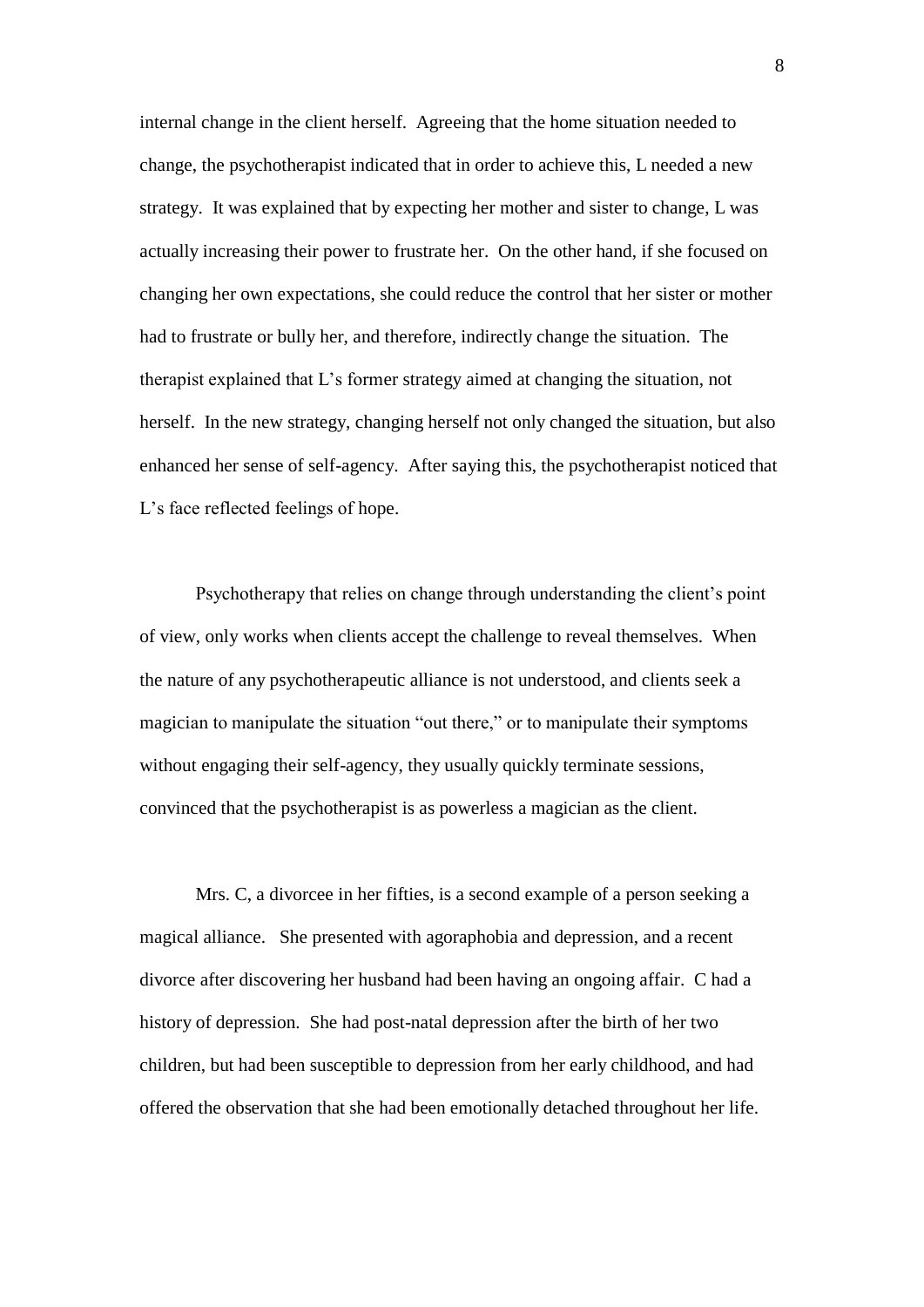In describing her parents, C made it clear that she had always accommodated the various roles they imposed on her, and consequently, had meagre experiences of self-agency. Her doting mother had dressed her like a doll. The father wanted her to be musical; so from the age of ten she practiced the piano daily, hated it, and felt ashamed knowing that her father was downstairs listening to her mistakes. As she grew into adolescence, she replaced her shy mother as her father"s dance partner, a role she came to loath.

With the development of such an accommodating peripheral self-organization and a detached nuclear self-organization, C sought a magical alliance in the psychotherapy to change her circumstances, and not change herself. At the sixth session, she told the psychotherapist that she was forcing herself to attend the sessions because she found nothing works. She then shared the image of a model scene in which someone was waving a magic wand and all her bad experiences went away. When asked about possible meanings, however, she refused to associate to the image.

This refusal indicated that the client was not willing to work at the goal of understanding her thoughts, feelings and behaviour, and supported the idea that she was covertly functioning on the assumptions of a magical alliance. In effect C had created helplessness in the psychotherapist similar to her own helpless feelings, in effect, creating an archaic form of twinship. Unless this twinship experience is eventually explained and explored with the client, client frustrations generally increase and the psychotherapy sessions are discontinued.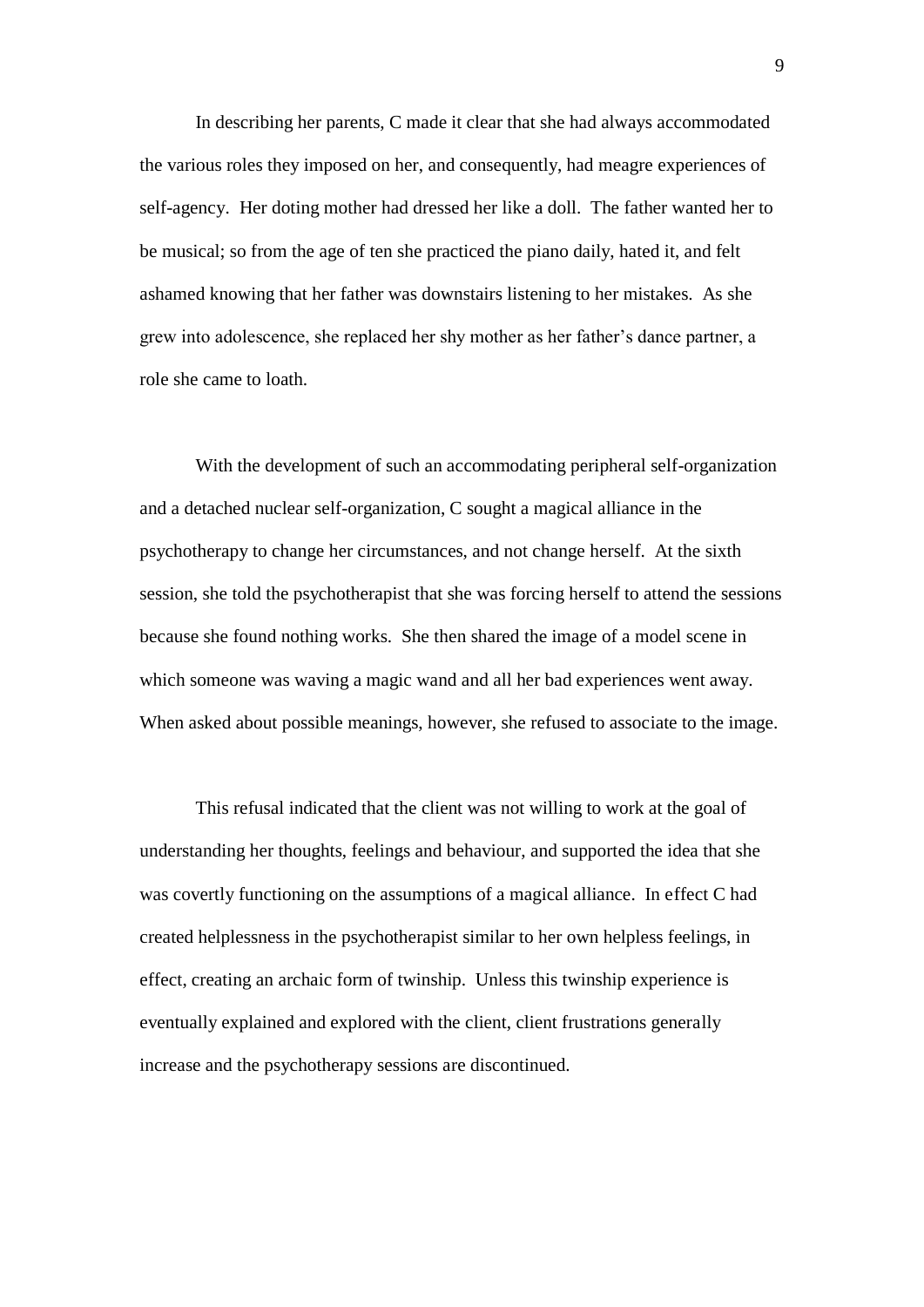A third example of a client"s expectations of a magical alliance is of a middle aged Mr. G, who sought psychotherapeutic help when his wife threatened to leave him. As Mr. G's behaviour pattern consisted of heavy drinking and gambling, his wife had struggled for years to financially "make ends meet." When the psychotherapist offered twice-weekly psychotherapy, Mr. G accepted, and resolved to stop consuming alcohol. He succeeded in his abstinence until the Xmas vacation period, when he returned to heavy drinking.

When the psychotherapy sessions recommenced, Mr. G revealed that he had seen a hypnotherapist and, when this had been ineffective, had attended a weekend marathon psychotherapy group, which also had not helped. The psychotherapist then pointed out that the client had been motivated to find a "quick fix" and that these attempts, while laudable, had not succeeded because they did not involve changes to the structures of his deeper (nuclear) self. In effect, Mr. G had sought a magical alliance in hope of producing instant change without the flowering of transferences and the processes of micro-structuralizations.

### (b) Working Alliance

Greenson (1965) introduced the term "working alliance" into the psychotherapeutic lexicon. He recognized the importance of a working alliance because of experiences with unanalysable or interminable patients who, despite the development of a traditional transference neurosis, never made significant personality changes. In conceiving of this, he acknowledged his debt to Zetzel"s (1956) "therapeutic alliance" and Stone"s (1961) "mature alliance," which he thinks are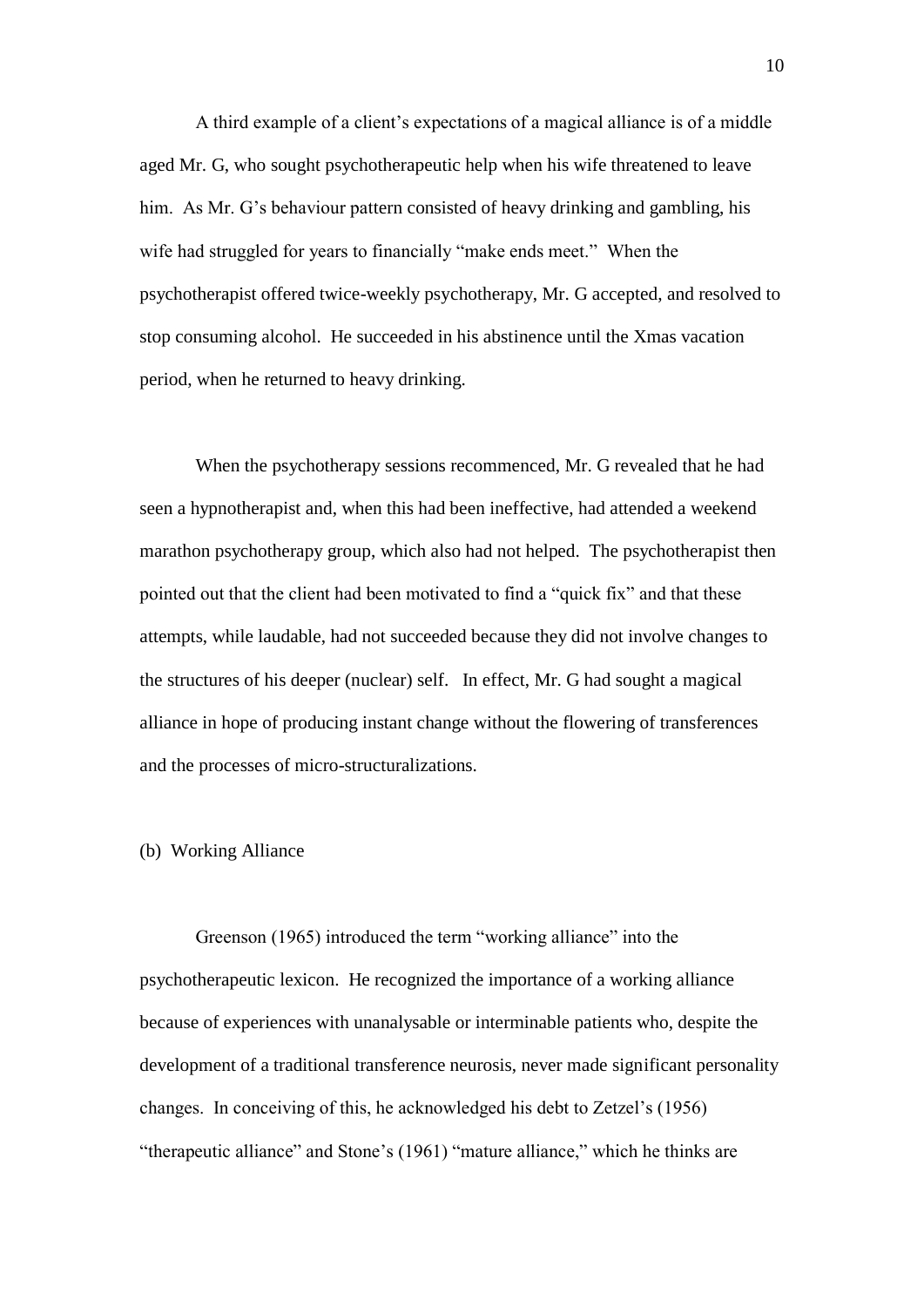similar concepts, as does Kohut (1971, p. 30). Greenson, however, prefers the concept of working alliance because it "has the advantage of stressing the vital elements: the patient's capacity to work purposefully in the treatment situation" (p. 202).

As used in this paper, the concept of working alliance is broader than Greenson"s usage. Greenson linked his concept to the patient"s goal of overcoming his/her illness. In this paper, the concept of work has been extended to include more circumscribed goals that focus on better functioning rather than illness. As there are clients with a reasonably sound self-organization who seek a selfobject experience in psychotherapy when confronted with a new or potentially overwhelming situation, the working alliance here includes the goals of prophylactic treatment to prevent fragmentation or helping a client discover a better solution to a situational problem. Kohut"s (1971) idea of a "transference of creativity" (p. 316), a selfobject experience that facilitates a concrete creative expression or act, could be conceived as a working alliance because it does not seek to repair a damaged nuclear self, but focuses on sustaining a person during a draining period of creativity. If, during the process of creative experiences structural repairs occur, this is a bonus that may move the working alliance into a therapeutic alliance.

Working alliances are very much involved when a client seeks counselling with a specific goal, such as processing grief feelings over the death of a loved one or the loss of an object (anyone or anything) to which one had been significantly attached. Working alliances are involved when counselling focuses on fears that arise in specific situations, such as facing exams or coping with illness, or dealing with

11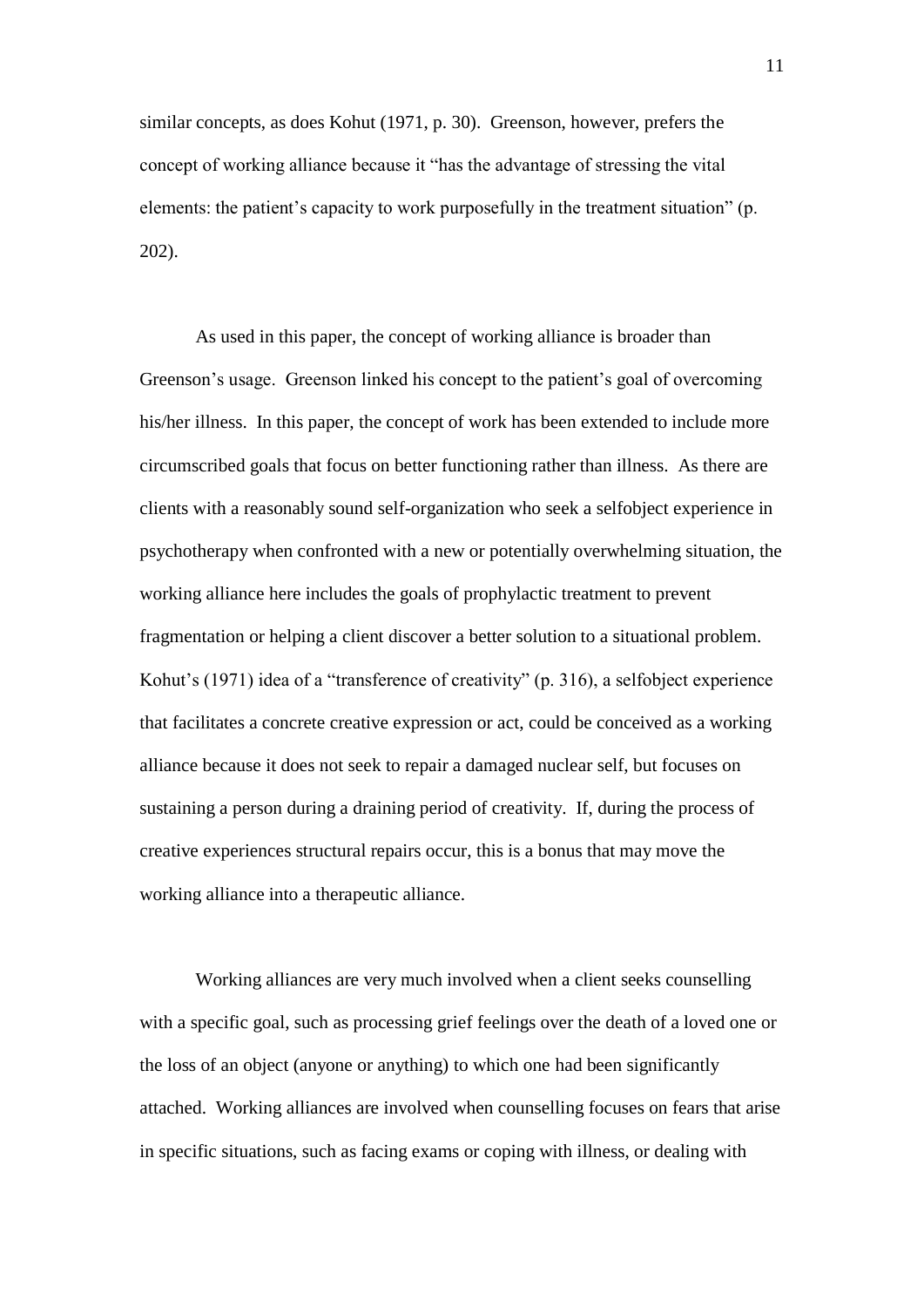complex work conflicts. Other examples consist of persons with marriage difficulties or situations that require difficult decision-making. Psychotherapy, using such goaloriented counselling, presupposes a working alliance where some selfobject experiences may occur in achieving various specific goals, but where the overt goal is not the transformation of the transferences.

Mr. J is an example of a working alliance that involved 30 sessions spread over two years, during which the relationship failed to move into a therapeutic alliance. He came to the psychotherapy as a result of a referral from his wife"s psychotherapist, because he had drunkenly kissed a woman at a party and had incensed his wife. This kissing event, however, reflected Mr. J"s lack of satisfaction in a twenty-year marriage. Serving in the Federal police, he had been on track for a senior command, but had resigned so that his wife could finish her training as a dental surgeon of outstanding promise.

In the initial sessions, Mr. J made it clear that he was not seeking marital counselling, but wanted someone to listen as he processed his feelings and made a decision. As Mr. J told his story it was obvious that he hungered for friendships to compensate for his wife"s excessive workload and her incapacity for intimacy with him. He had gradually developed friendships in a group of mothers who, like him, took their children to school. He sometimes had coffee with them and shared warmth and understanding, the very quality he felt lacking in his marriage, but his fearful wife insisted that he not associate with these women, and this led to many arguments. One time the wife smashed a chair in rage; on another she had confronted several of the "Koffee Klutch" women at a social gathering, and made an ugly scene in which she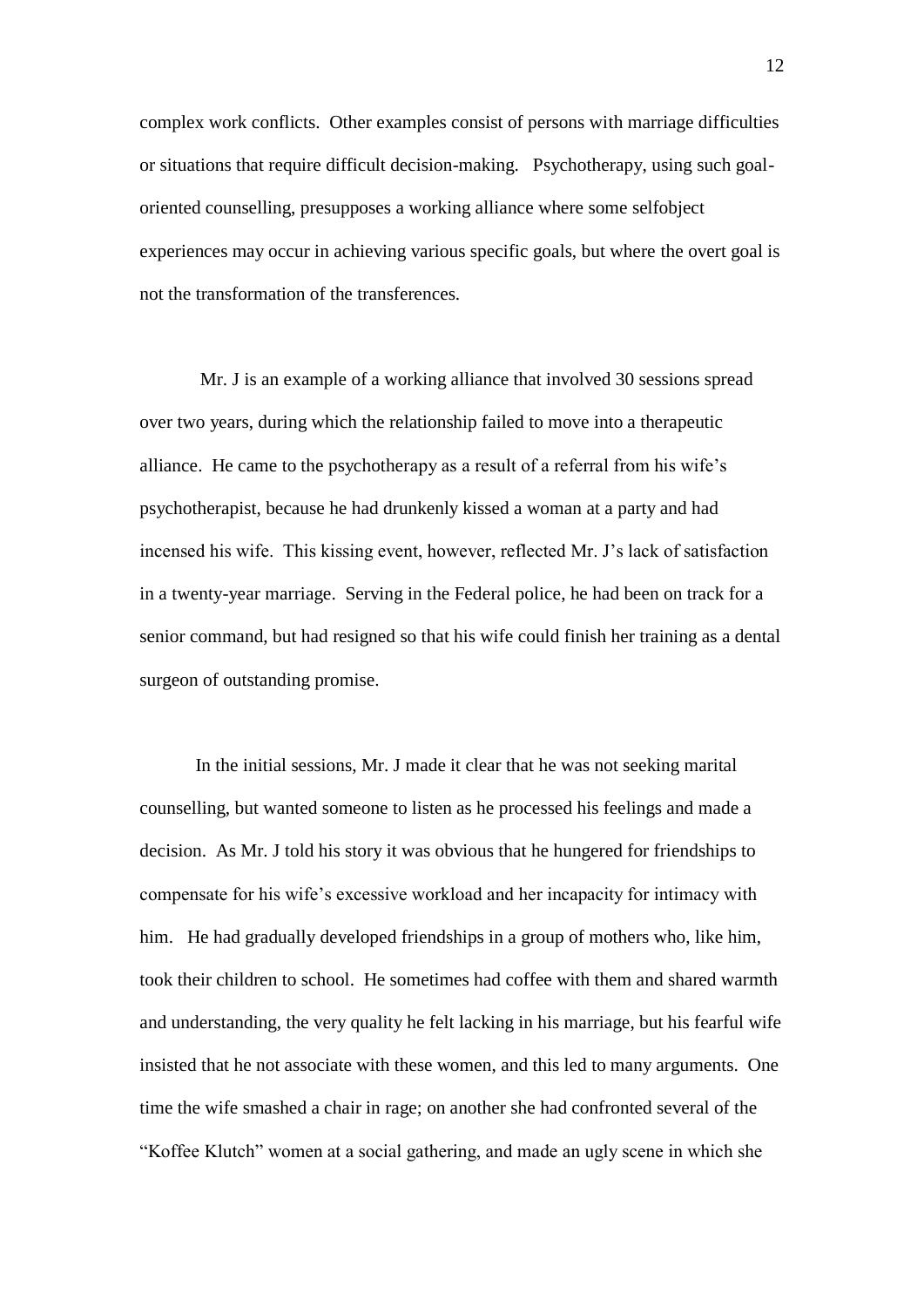demanded that they keep away from her husband. In desperation, the wife even demanded that Mr. J and she seek marriage counselling when she realized that his personal psychotherapy was not persuading him to conform to her "orders."

 The more that Mrs. J became aware that Mr. J was defying her, the more disturbed and outrageous her behaviour became. At another party where most of the school parents were present, Mrs. J embarrassingly accused three of the "Koffee Klutch" women of wanting to steal her husband from her. This outrageous behaviour associated to Mrs J"s fear of losing her husband, revealed that her competent, professional peripheral self masked a desperate nuclear self that needed Mr. J to function as a nurturing selfobject. Apparently Mr. J had always functioned as a selfobject for his wife, but on becoming more depleted from lack of reciprocity and emotional availability, he was now searching for ways to be nourished and prevent fragmentation.

Mr. J"s psychotherapy attendance pattern revealed the nature of the alliance. He would come for three or four weekly sessions, feel better, and not schedule another session for several months to see if his improved feelings would lead to an improved marriage. When the marital interaction did not improve, he would return to the psychotherapy. His major focus was the marriage. Under pressure from his wife, he eventually agreed to some conjoint sessions with a marital therapist, but these sessions ended when Mrs. J refused to explore the marital interaction. She had expected the marital therapist to ally with her in pressuring Mr. J to cut off his associations with the school"s "Koffee Klutch," but when the therapist took a neutral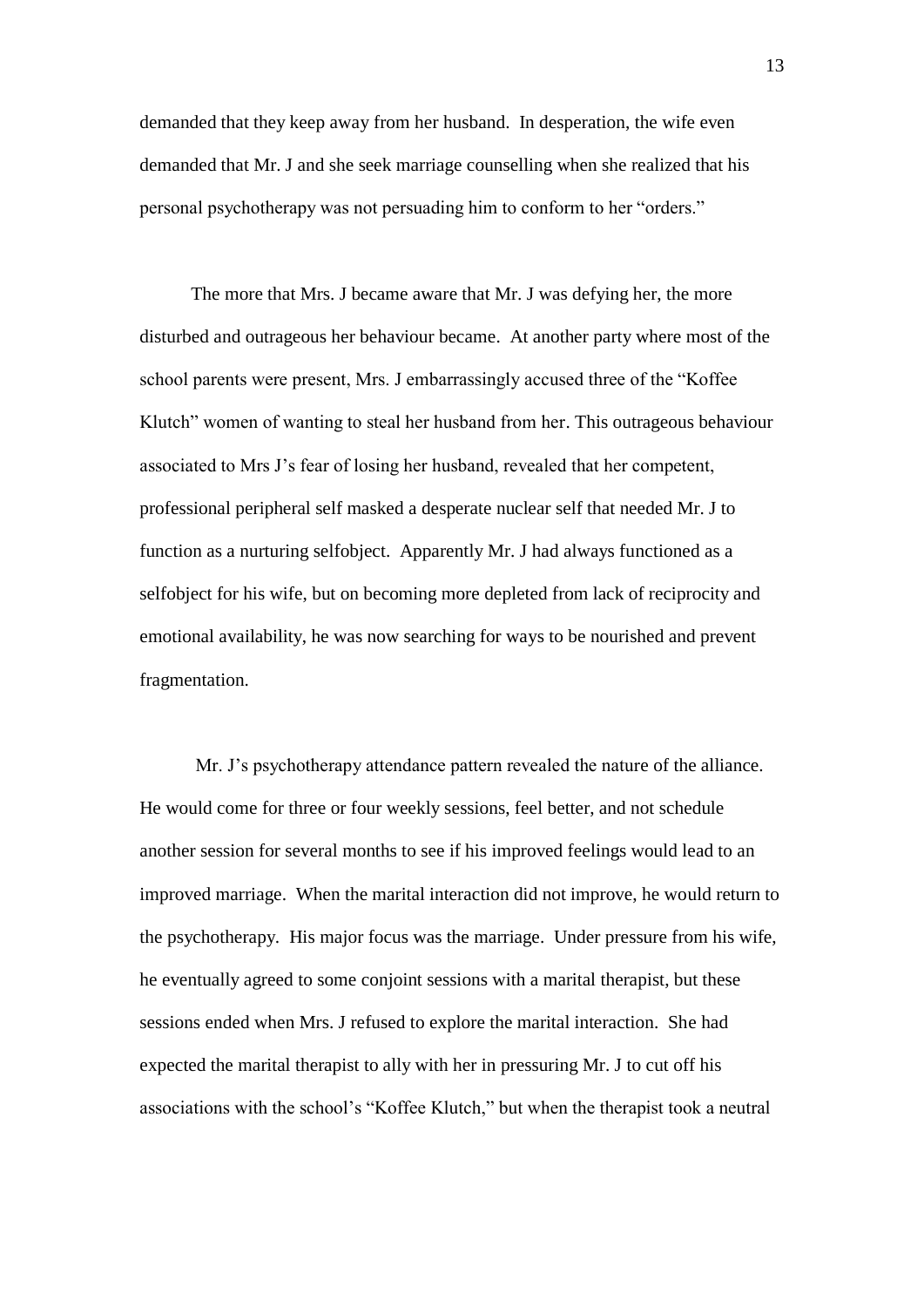stance Mrs. J no longer wanted conjoint sessions. They were back to their marital standoff.

To cast this standoff as a power conflict misses the selfobject dimension. Of course Mrs. J wanted status quo, if this was possible, but she failed to grasp that this was no longer a viable option. For her husband to continue functioning as her selfobject without any reciprocity, made him more fragmentation-prone than in the past and, hence, no longer able to function as the selfobject she needed, whether he wanted to or not. The only way he could stay in the marriage was through friendships, a secret affair, or ongoing psychotherapy that met his selfobject needs so he could continue to function as a selfobject for his wife. Even if he opts to have regular psychotherapy sessions, if these are aimed at keeping him cohesive and preserving the marriage, such working alliances aim at maintaining the "status quo" rather than a therapeutic goal of healing a defect in Mr. J"s self-organization.

# ( c ) Therapeutic alliance

A therapeutic alliance aims at resolving repetitive transferences and transforming narcissistic transferences, to repair a patient"s self-organization. Such repairs are sought when neglectful, wounding, or traumatic past experiences have crippled a client"s ability to respond with effectiveness and enjoyment to the tasks of adulthood. The key to a therapeutic alliance is the client"s desire to heal selforganizational defects and an agreement with the psychotherapist to help in this process. Stated another way, in a therapeutic alliance, both client and therapist are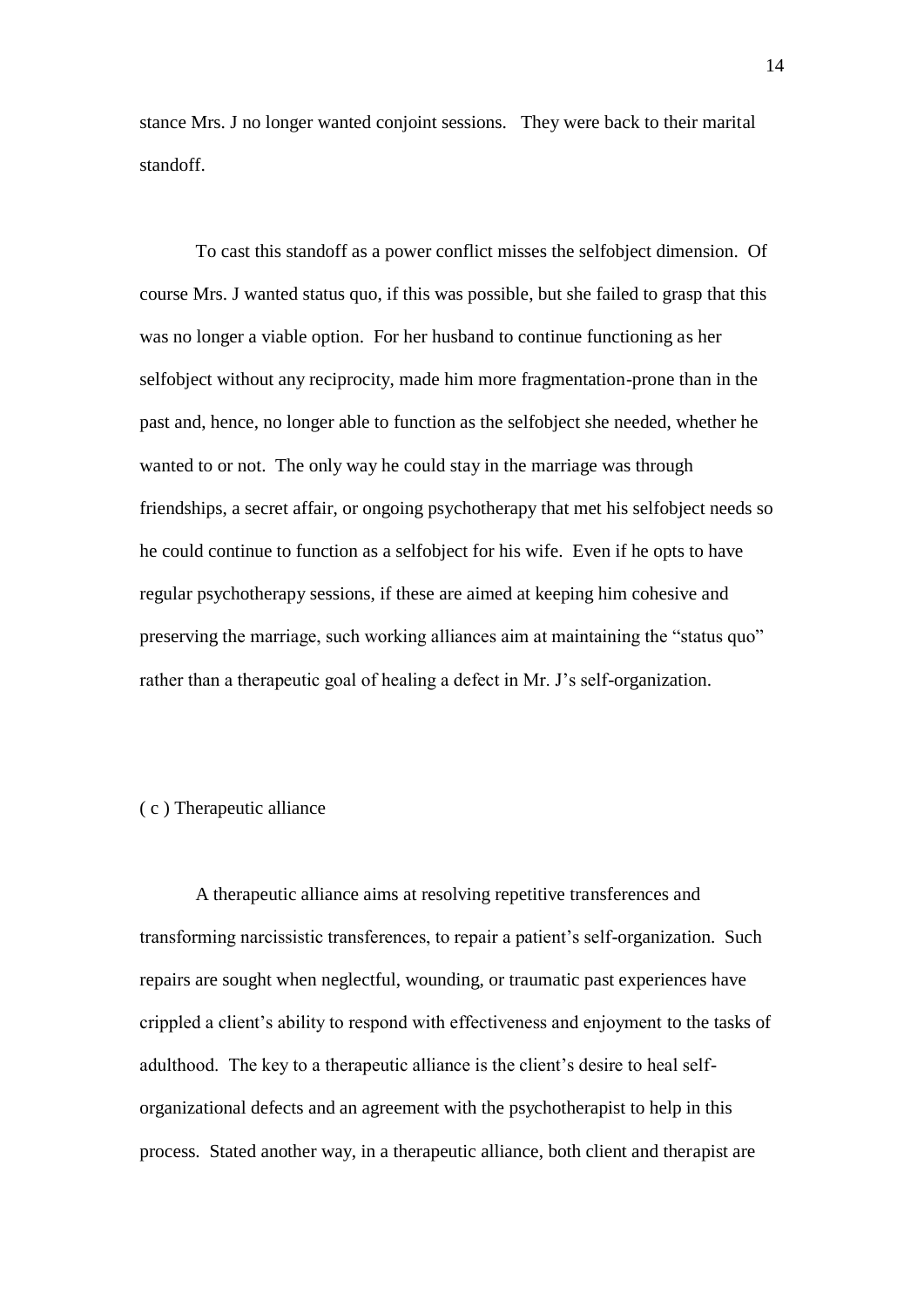committed to attempting to alter a client"s nuclear self-organization, not just the client"s accommodating peripheral self-organization.

A therapeutic alliance could be conceived as a special working alliance, where psychotherapeutic work focuses on repairing the past, generally through the emergence of transferences. These may be Freudian transferences, where early experiences with significant others interfere with present relationships, (now referred to as repetitive transferences)(Stolorow, 1992, p. 24), and the narcissistic transferences that are recognized as hungers for idealization, mirroring or twinship (Kohut, 1971, 1984; Lee and Martin, 1991).

Once these transferences emerge in psychotherapeutic sessions, their modification becomes the major goal of the psychotherapy. The therapeutic alliance involves agreeing to modify these transferences, through understanding and explaining them to the client"s satisfaction. In agreeing to this alliance, the client can be viewed as becoming a patient.

As the psychotherapeutic literature is full of examples of the treatment of patients who manifest repetitive transferences or narcissistic hungers, I refer the reader to the cases involving the narcissistic transferences in The Psychology of the Self: A Casebook (1978) and the cases on the repetitive transferences as described by Stolorow and Atwood (1992). My example is Peggy (Lee, 2003), a humiliating, middle-aged patient who, after ringing the doorbell, was greeted by a female psychotherapist saying "come in, come in" as Peggy entered a hallway. With annoyed face and irritated voice, Peggy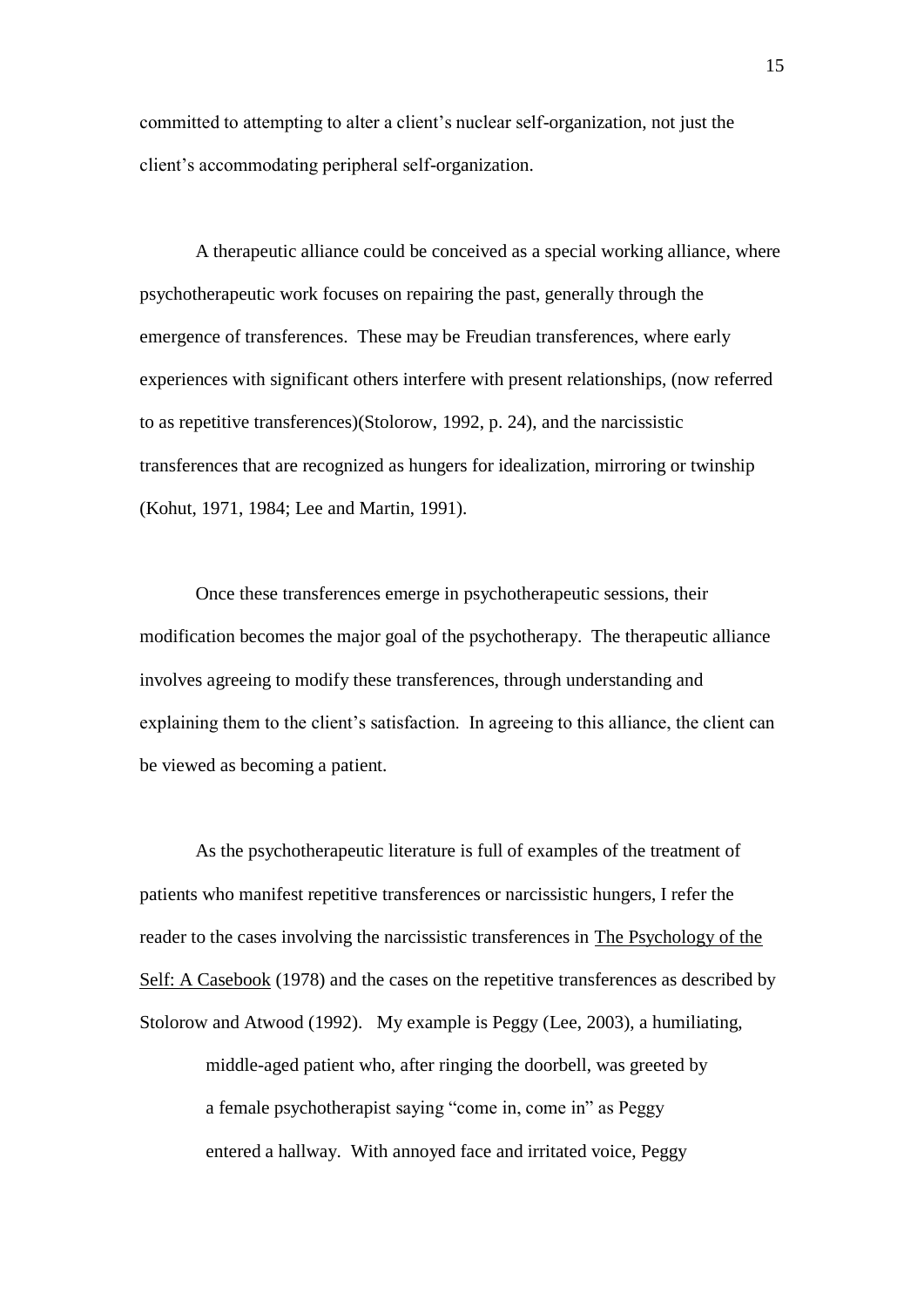responded, "Don't say 'come in, come in' when I am already 'in'." Feeling slightly irritated and humiliated, the psychotherapist ushered the patient into her consulting room.

After Peggy sat in the patient's chair, she looked around the room, noting its paintings and pictures. Focusing on shelves overflowing with books, she commented, "I don't like the untidy look of bookshelves stuffed to overflowing." Aware of her growing anger in response to the patient"s criticisms, the psychotherapist asked why the patient was seeking help and was told she had "relationship difficulties." (p. 1).

In the initial months of the psychotherapy, a pattern of humiliating behaviour and social isolation emerged during a working alliance, an alliance in which Peggy helped the psychotherapist understand how she felt and why. Eventually, however, an awareness of the extensiveness of her humiliating behaviour and loneliness motivated her to change her need to humiliate others, and led to forming a therapeutic (healing) alliance.

Clients often present with goal-oriented problems of a working alliance. If they have been severely damaged by early experiences, however, transferences will eventually emerge that point to the need for a therapeutic alliance, but it often takes empathy, patience and skill for the psychotherapist to help patients see that changing self-defects involves intensive, long-term treatment, and not an easy fix. K, who was a single, female client in her thirties, presented for treatment seeking relief from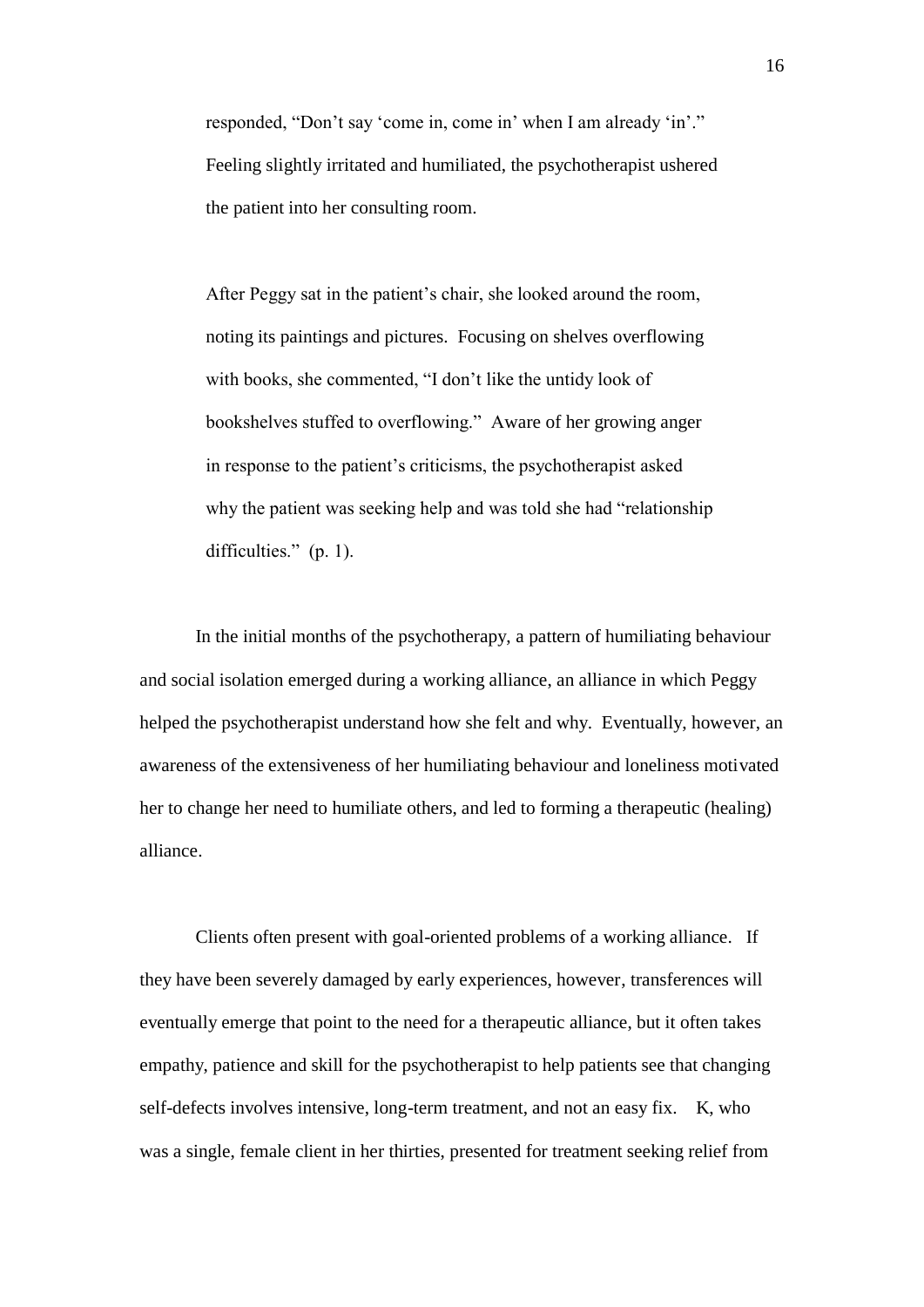severe phobias that involved most areas of her life. By the sixth session, K indicated that she was uncertain about where they were heading. Her therapist realized that K was really asking a question about the nature of their alliance, and that K, who had been anxious in the sessions, was asking if her fear could be modified.

Her psychotherapist explained that the immediate goal was to turn the psychotherapy sessions into as safe an environment as possible. After K agreed that feeling safe was a very important component to her psychotherapy because she had "always gone through life not feeling safe, " her therapist took the step of allying herself with K's therapeutic goal. She asked, "If the therapy could significantly make you feel safer, would you deem the psychotherapy worthwhile?" When a hopeful K answered "Yes," the therapist responded, "Although I can"t guarantee anything, I want you to know that I will work with you to the best of my ability to help you achieve this end." With a pleased look on her face, K indicated that if they could only partially, but permanently ameliorate her feelings of insecurity, the psychotherapy would be very worthwhile. The next session the therapist realized that the therapeutic alliance was confirmed when K reported that since the last session she had felt the calmest for a long time.

### (d) Structuralizing alliance

A structuralizing alliance, as used here, is an agreement to continue the sessions until the therapeutic gains are permanent. The term structuralization is used in two ways: as a general explanation for therapeutic gains becoming permanent, and as a describing of specific processes that enhance the permanency of changes to a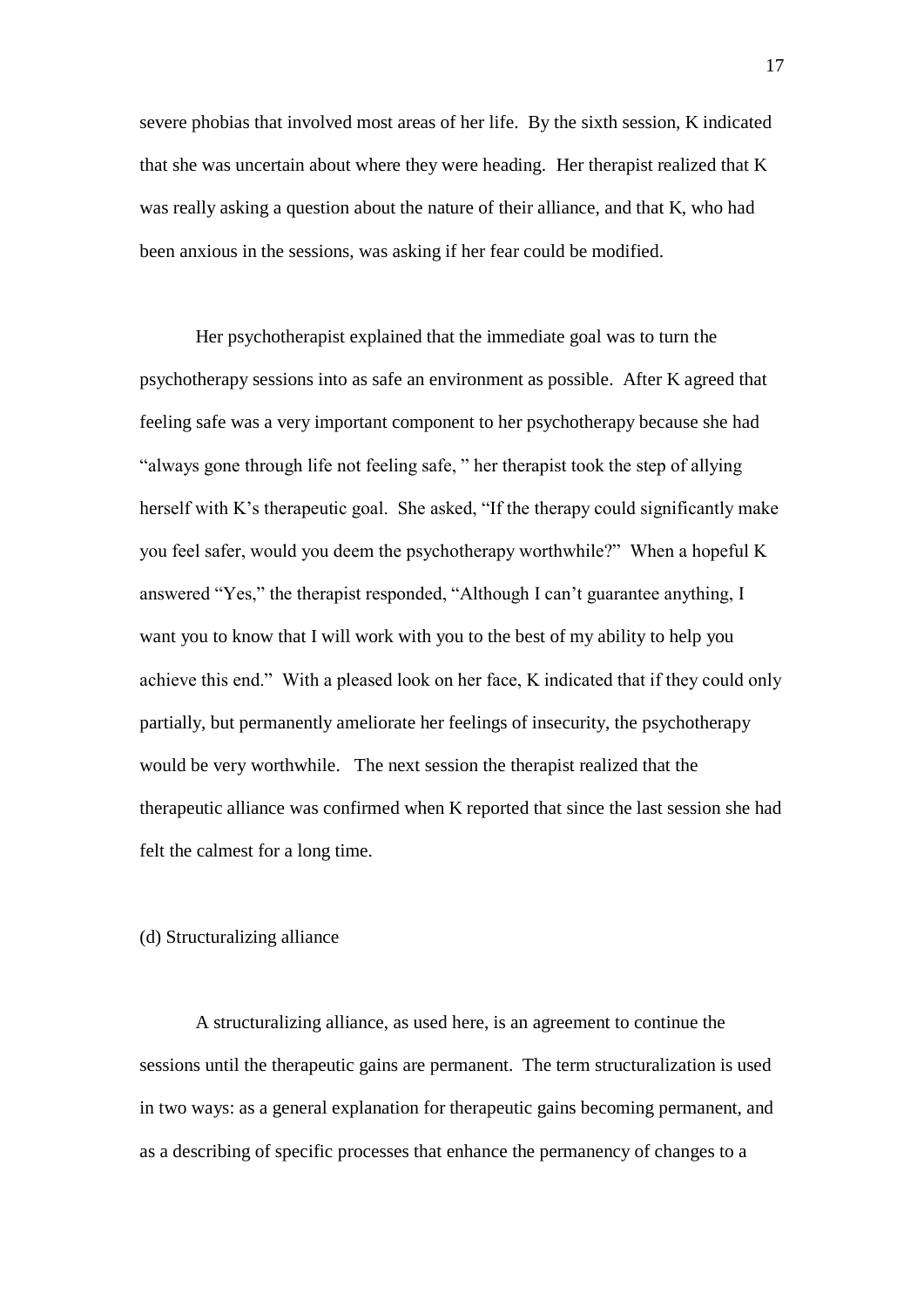client"s self-organization. As an explanation for permanent gains in psychotherapy, the concept of structuralization preceded the recent neuroscience research that is now discovering specific processes to support this general explanation. One example is Kandell"s research into the sea snail, Aplysia Californica, which withdraws its gills when touched.

Kandell conducted learning experiments with the snail. After repeated touching of its gills, the snail learns to withdraw them more rapidly. Examination of the synapses of the startle reflex circuit in these "taught" snails revealed an increase in neurotransmitters. Then Kandell increased the gill touching to make the Aplysia withdraw its gills for longer and longer periods of time until he found that instead of increase in neurotransmitters, there was evidence of protein synthesis and the growth of new dendrites and synapses. As Abel (1995, p. 302) says, "on the cellular level the switch from short-term to long-term based memory facilitation is a switch from process-based memory to a structural based memory."

Psychotherapy"s initial interest in structuralization came through Freud"s concept of internalisation. In Mourning and Melancholia (1917), Freud noted that following the death of a spouse ("object decathexis"), identification with the dead spouse increased. He explained that this increased identification reflected the internalising of the deceased. Freud thought that internalisation was a defense against the pain of the loss and a way of permanently retaining the memory of the loved one through internal structuralization. As Strozier (2001, p. 199) reminds us, Freud"s internalisation took place in a gradual fractionated way.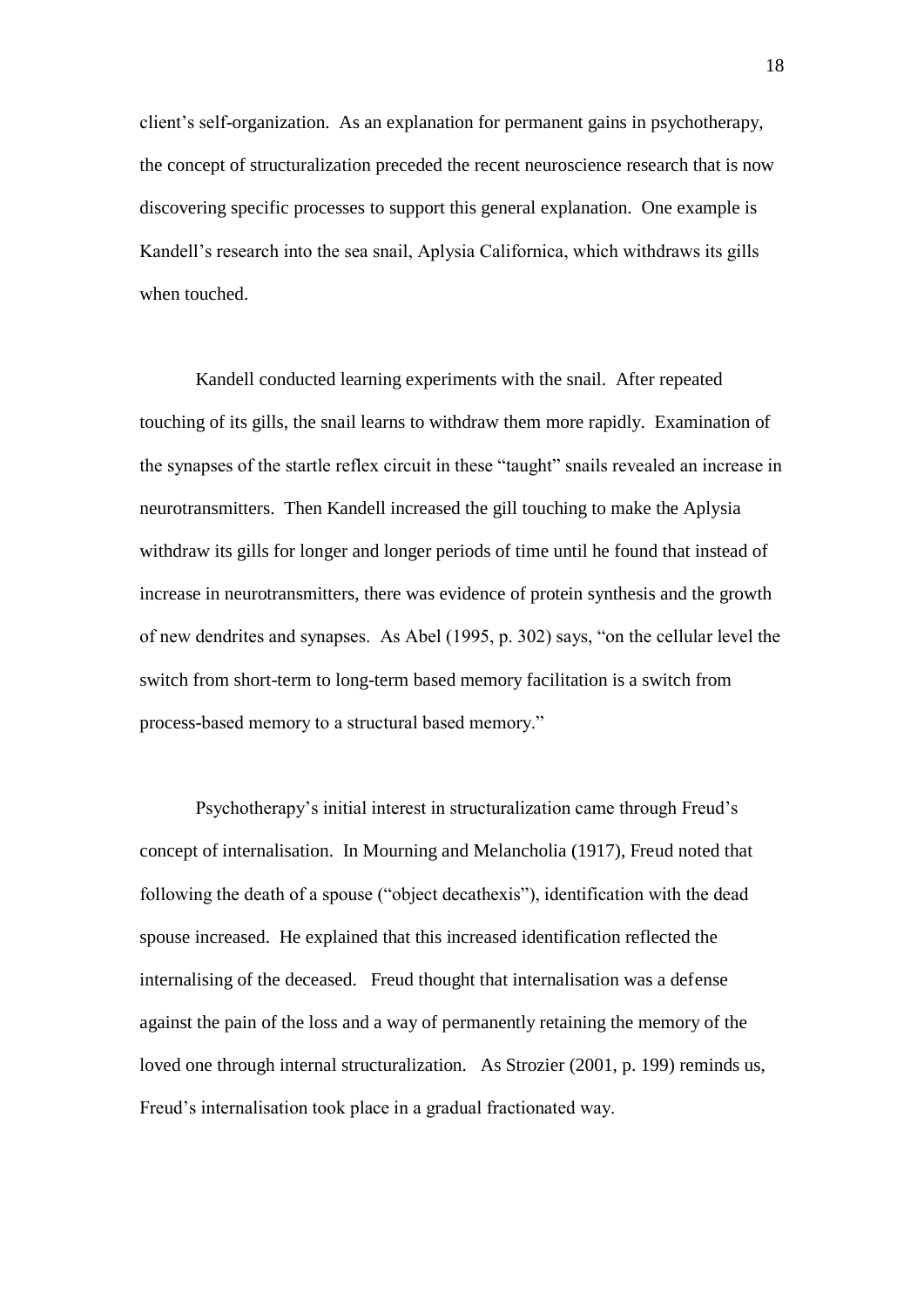Kohut (1971), following Freud's ideas on internalisation and not Klein's views on introjection as a macro-internalization, introduced the terms "transmuting internalizations" and "micro-internalizations" as his way of describing "the withdrawal of object-instinctual and narcissistic cathexes from object imagoes" and its replacement by the "formation of psychic structure" (p. 49). He gives the example of a patient whose idealization of the psychotherapist is gradually reduced through the minor disappointments of the therapeutic relationship, but concurrently the patient"s ideals grow stronger. Kohut referred to this process as resulting from optimal frustration; enough frustration to encourage the internalizing process; not enough frustration to enrage the patient and produce rejection and the aborting of the internalization.

In the twenty five years since the death of Kohut, self-psychology theory first broadened the concept of internalization to include other processes than optimal frustration, and then dropped the term internalisation altogether. It was encouraged to do this by the work of Loewald (1960), Schafer (1972), and Stolorow, Atwood and Orange (2002). In its decreased use of the concept of internalisation, self-psychology has abandoned Freud"s approach to structuralization via internalizations, as it now sees structuralization as a process constantly taking place whenever learning occurs.

The concern of this paper is with the agreement between patient and therapist around the issue of structuralization, that is, the structuralizing alliance. In intensive psychotherapy, if such an alliance arises, it generally does so after the patient has experienced significant changes in self-states that were negotiated as a part of the therapeutic alliance. In traditional psychoanalysis the ideas of a therapeutic alliance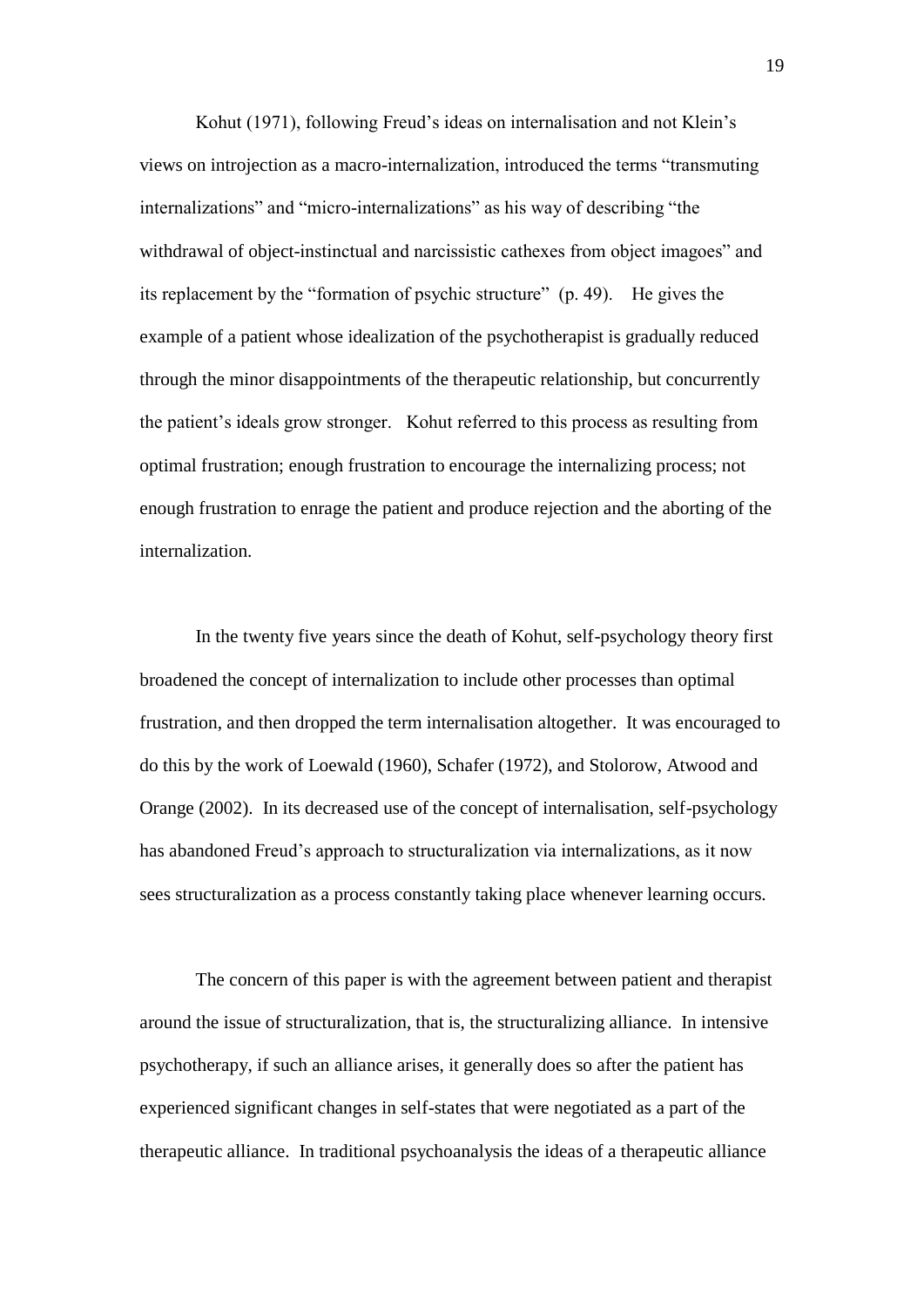and structuralizing alliance are linked together in undergoing psychoanalysis, where the structuralizing phase was designated as "working through." However, as Kohut (1980) indicates, "the border lines between psychoanalysis proper and psychoanalytically informed psychotherapy…in practice…cannot always be drawn sharply" (p. 535). This is because psychoanalytically oriented psychotherapy also can move into a structuralizing alliance so as to reinforce the gains of the therapeutic alliance and produce permanent change. This was evidenced in the Menninger study of 42 patients, where the progress of 22 who had undertaken psychotherapy (the other 20 were in psychoanalysis) was relatively permanent twenty plus years after treatment (Wallerstein, 1986).

In reflecting between psychotherapy and psychoanalysis, Kohut (1980) thinks that the key to the difference lies in the goals of the treatment. He says that "in contrast to psychoanalysis, our aim in psychotherapy is primarily the improvement of functioning and well-being [therapeutic alliance] and only secondarily structural change" [structuralizing alliance] (p. 535). This is because the transferences only receive attention in order to develop sufficient structures "to enable the selfobject transference to shift from the therapist to other selfobject figures in the patient"s life, and to enable him to make better use of the selfobject support that he can obtain from appropriate people in his surround" (p. 535). An example of this is seen in the case of Kool (Goldberg, 2000, pp. 25-44) where the analyst thought the case was a failure because he mistakenly thought he was in a structuralizing alliance. Although there was sufficient structuralization for the patient to leave the psychotherapy, the patient's continued cohesion depended on the patient's experience of his girlfriend as a selfobject. So, for Kohut, the crucial question in the healing process in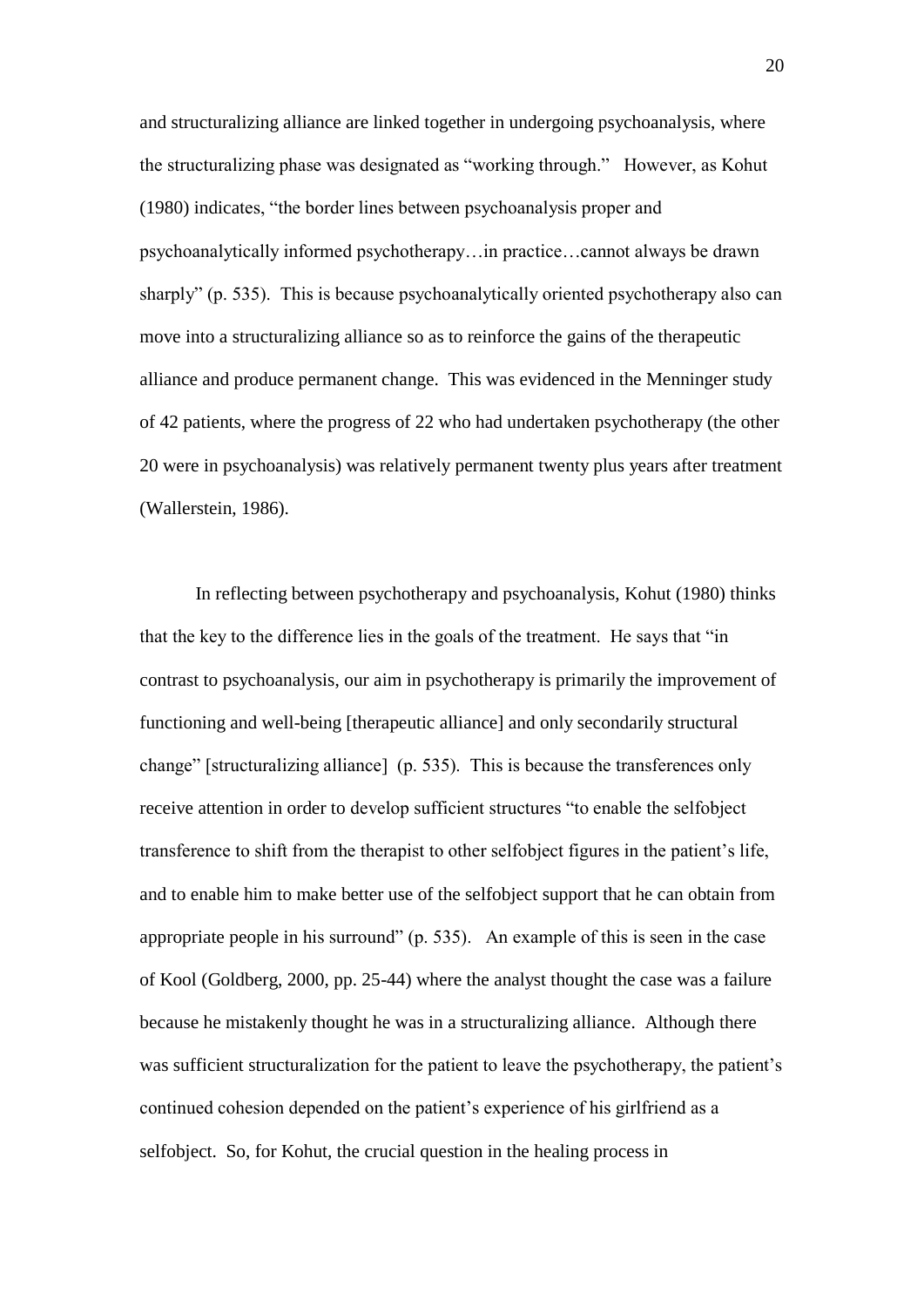psychoanalysis or psychotherapy is the adequacy the structuralization to produce a permanent approach. Once structuralization begins it is enhanced by a continuing the psychotherapy for a significant period after it is openly acknowledged as a structuralizing alliance. Here is another case example.

L had been severely traumatized through sexual abuse as a child and on presenting for psychotherapy, frequently resorted to dissociation when her interactions raised fears of being retraumatized. Her highly sensitized tendency to dissociate had played havoc with her life and crippled her capacity to respond adaptively in family or employment. One of the major components of her therapeutic alliance was the modification of her need to dissociate through experiencing an idealizing selfobject experience with her therapist. In four years of twice-a-week psychotherapy she had a number of periods where she was dissociation-free for a few days, tasting the experience of change, but by becoming excited by the hope this progress engendered, she would dissociate again out of fear of fragmentation because of the sustained stimulation.

L"s major concern shifted from the question, "Can I change?" to "Can I sustain the changes for more than a few days?" The therapist responded to this later question by pointing out that there had been a pattern in her dissociation-free experiences; the first few being for a day or so, and now they lasted for three or more days. As this observation made L very excited, that evening she became very distressed, dissociated, could not calm down from the increased hope of further change, telephoned, and had an extra calming psychotherapy session the next day.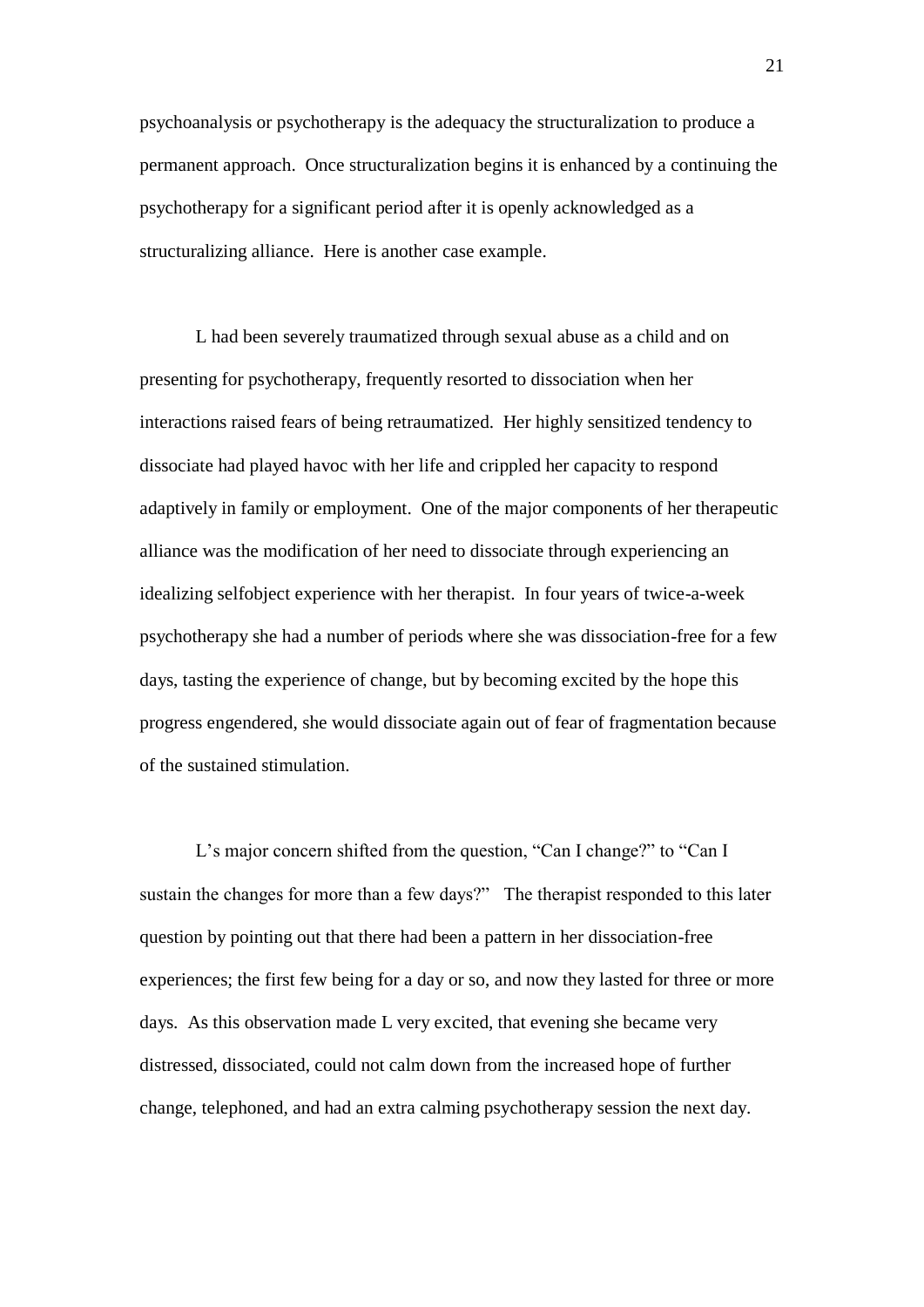Some sessions later, L "slipped into her absent space" again. In a terrified state, she reported that there was a black space that contains something terrible, something involving her mother, and that it did not feel safe. In contrast to this black condition, L felt safe with the therapist, but reported the "blackness" returned when the therapist (female) went on vacation. She then mentioned that her doctor had told her about taking off a little boy"s plaster cast, and the boy told everyone that the doctor had fixed him.

The psychotherapist's association to the story of the little boy's broken arm was that the patient was asking to negotiate a structuralizing alliance. The patient felt mended while she was attending psychotherapy sessions, that is, the temporary support of the plaster cast, but was asking if the changes would last when she terminated the psychotherapy, when the plaster cast was taken off? So the psychotherapist asked if L wondered if her increasing freedom from dissociating would become permanent. When the patient confirmed that this was a concern, the psychotherapist said that making the gains permanent generally depended on reinforcing the intensive, twice-weekly sessions long enough, once changes had been made. The therapist then reaffirmed her commitment to continue the psychotherapy until that was achieved. What this offered L was not a watertight guaranteed result, but a guaranteed alliance with a high chance of success, based on experience. L"s acceptance of this alliance was then demonstrated by her continued attendance at sessions.

In the months that followed two incidents reflected the importance of this alliance and the need for more structuralization. The first was when L said at the end

22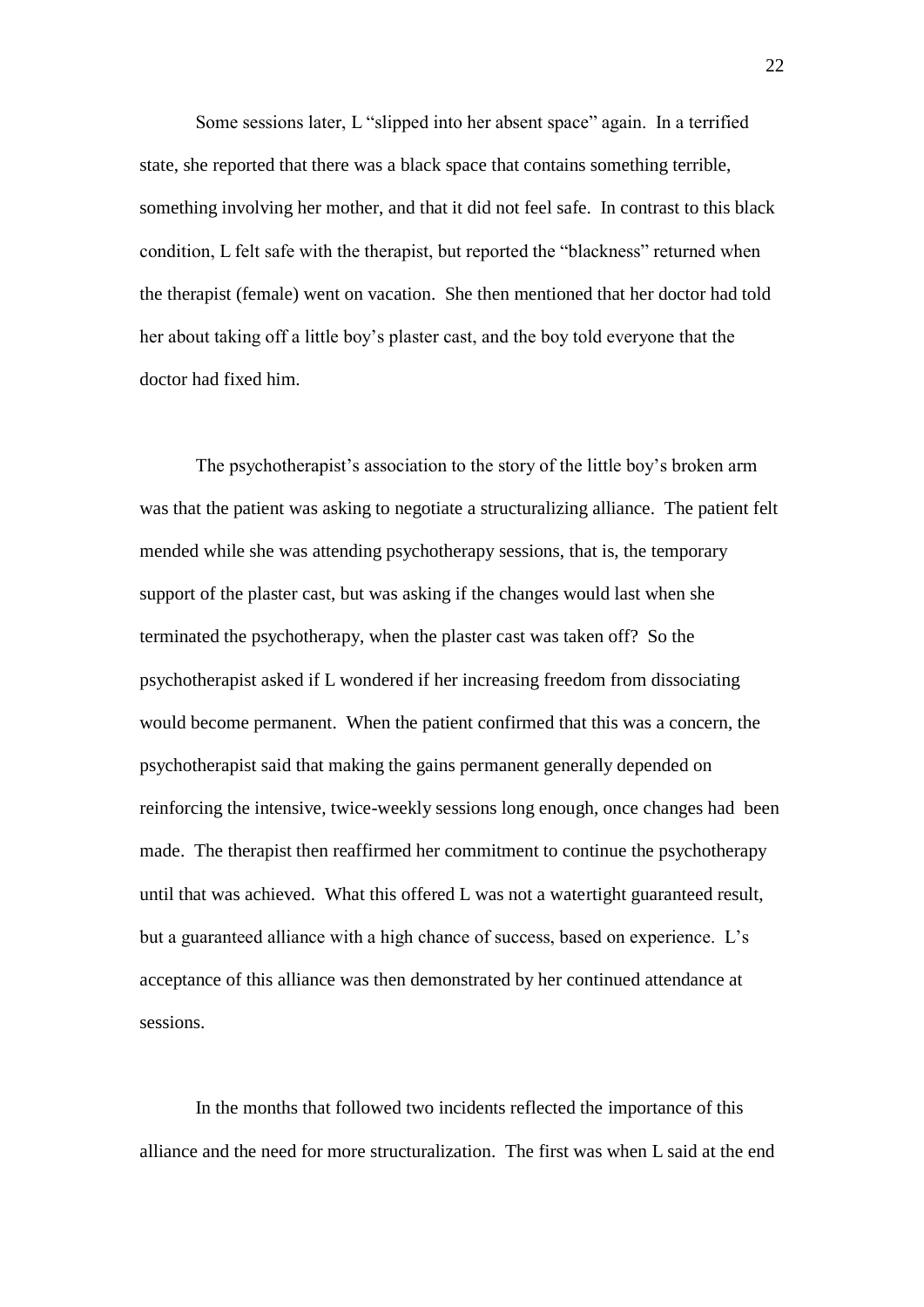of the Friday session, "See you Monday," and the therapist reminded her that Monday was a public holiday and there would be no sessions. The shock of being reminded led to L"s feelings of vulnerability, disconnection and a distressful weekend dissociating, but from which she recovered in a few days. The second was when her single, live-at-home daughter, left on a month's trip. In the past, her daughter's absence for this length of time would have terrorized her, but this time she only experienced a "normal" amount of sadness. L then shared an image of being let out of a cage where she is no longer trapped, and having good feelings of freedom. Then she reported that for the first time she felt these positive feelings could not be taken from her, that is, they were becoming permanent. This suggested increasing structuralization, facilitated by bringing the structuralizing alliance into the foreground of the psychotherapy sessions.

Further confirmation of the work of structuralization came out several months later. For the first time in the four years of treatment, L asked to use the bathroom and when she returned to the consulting room, she reported that "things are different." She had spent a wonderful day with her daughter and toddler granddaughter, and had shared with her daughter much from the past, including her own sexual abuse as a child, and her divorce because, with her husband involved with pornography and prostitutes, she feared her two daughters would be molested by him. In turn, her daughter shared that neither she nor her sister had been abused. Then L indicated that when she was undecided about sharing her childhood abuse with her daughter, she heard the therapist's voice say in a calm, matter-of-fact way, "Why not tell her?" In response the therapist explained how psychotherapy is able to continue inside the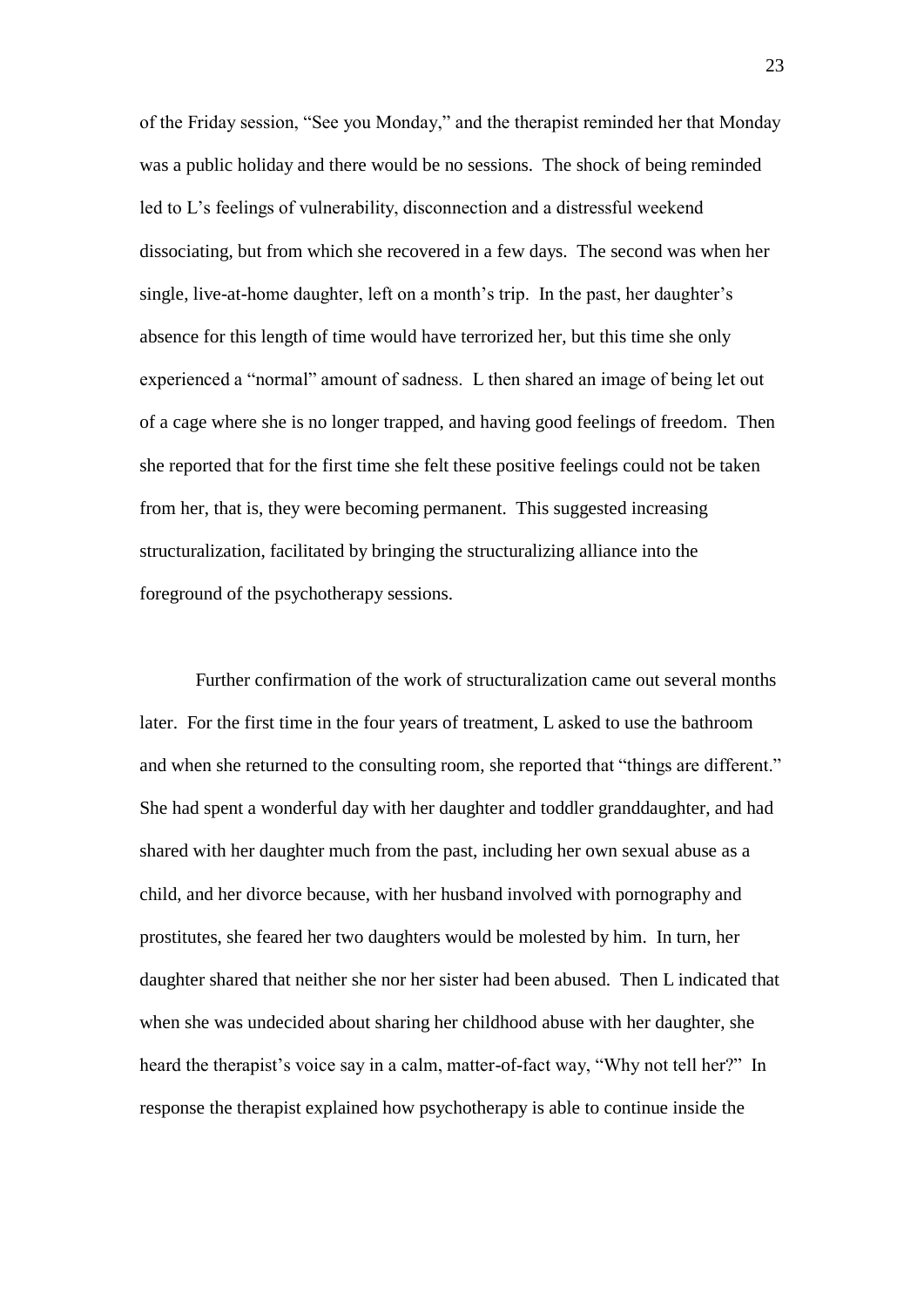head, and how development of such a capacity meant that meeting for actual sessions would eventually not be needed.

# Conclusion

Successful outcomes in psychotherapy depend upon understanding the alliance under which the psychotherapy is conducted, and recognizing the shifts that occur in such alliances during the course of the psychotherapy. This means that successful psychotherapy not only needs a psychotherapist who can empathically understand the subjective state of the patient, but one who has skills in negotiating appropriate alliances with that patient. Such negotiating skills are best learned, not from books, nor from examples in a paper such as this, but from a psychotherapist"s prolonged immersion in personal psychotherapy, and a supervisory relationship that focuses on the person"s own cases.

# References

- Abel, T., Albertini, C., Ghirardi, M., Huang, Y., Nguyen, P., & Kandell, E. (1995), Steps toward a molecular definition of memory consolidation. In: Memory Distortion: How minds, Brains and Societies Construct the Past. Eds. D. Schacter, J. Coyle, G. Fischbachg, M. Mesulam, & L. Sullivan, Cambrige: Harvard University Press. Pp. 298-328.
- Freud, S., (1913), On Beginning The Treatment. Standard Edition. 12:121-144. London, Hogarth Press.
- --- (1917), Mourning and Melancholia. Standard Edition, 14:243-258. London: Hogarth Press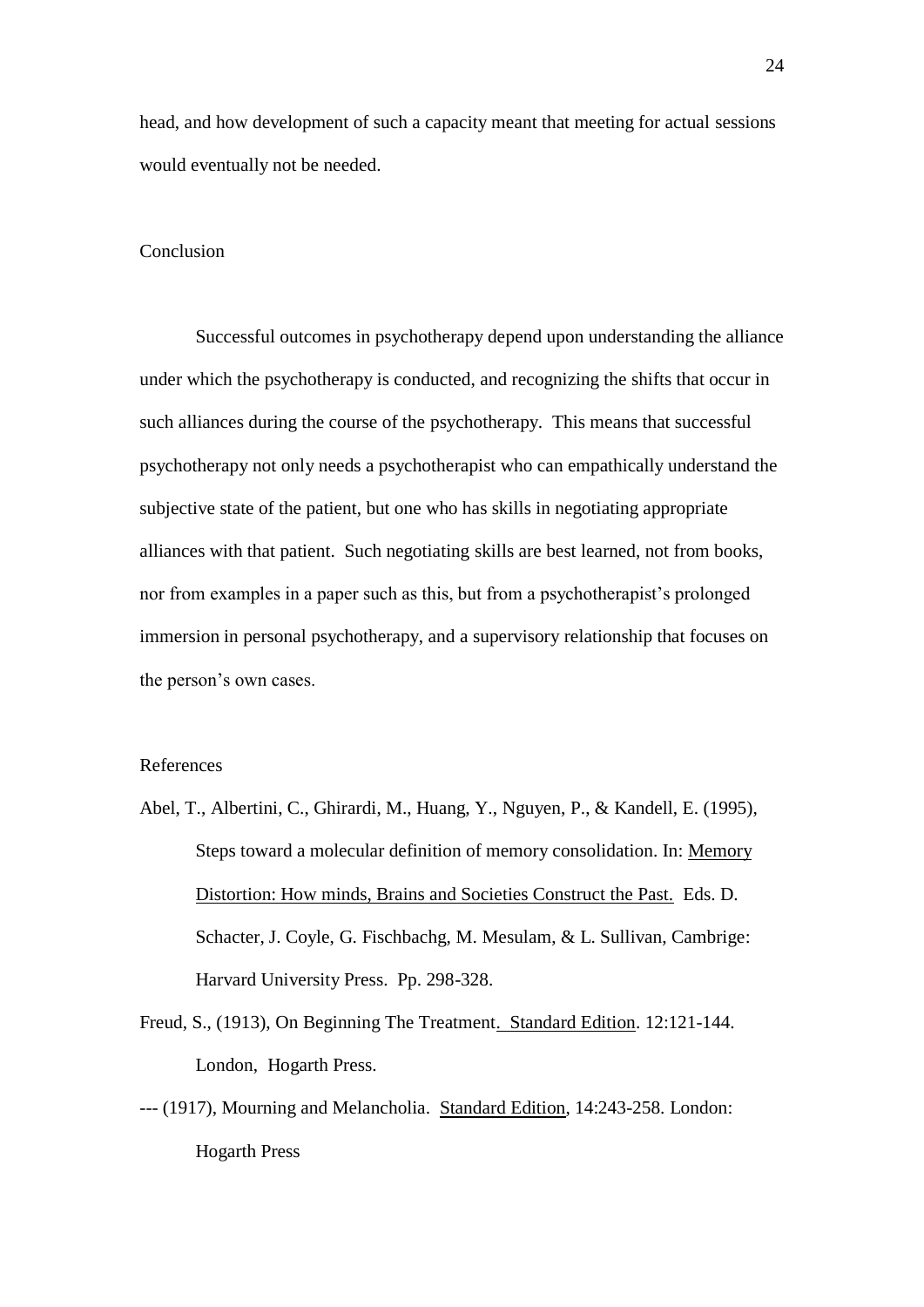- Gedo, J. (1981), Advances in Clinical Psychoanalysis. New York: International Universities Press..
- Goldberg, A., (1978), The Psychology of the Self: A Casebook. New York: International Universities Press.
- --- (2000), Errant Selves: A Casebook of Misbehavior, ed. A. Goldberg. Hillsdale, NJ: The Analytic Press.
- Greenson, R., (1965), The Working Alliance and the Transference Neurosis. In: Explorations in Psychoanalysis. New York: International University Press.
- Kohut, H., (1971), The Analysis of the Self. New York: International Universities Press.
- --- (1980), Reflections on advances in self psychology. In: Advances in Self

Psychology. Ed. A. Goldberg. New York: International Universities Press.

--- (1984), How Does Analysis Cure? Chicago: Chicago Universities Press.

Lee, R. (2003), Humiliating Patients and Humiliated Therapists. Unpublished.

--- & Martin, C. (1991), Psychotherapy After Kohut: A Textbook of Self

Psychology. Hillsdale, NJ: The Analytic Press.

Loewald, H. (1960), On the therapeutic action of psychoanalysis. Inter. J. Psycho-Anal. 41:16-33

Schafer, R. (1972), Internalization: process or fantasy? The Psychoanalytic Study of the Child. 27:411-436.

Stolorow, R., & Atwood, G., (1992), Contexts of Being: The Intersubjective

Foundations of Psychological Life. Hilldale, NJ: The Analytic Press.

Stone, L., The Psychoanalytic Situation. New York: International Universities Press.

Strozier, C. (2001), The Making of a Psychoanalyst. New York: Farrar, Staus,

Giroux.